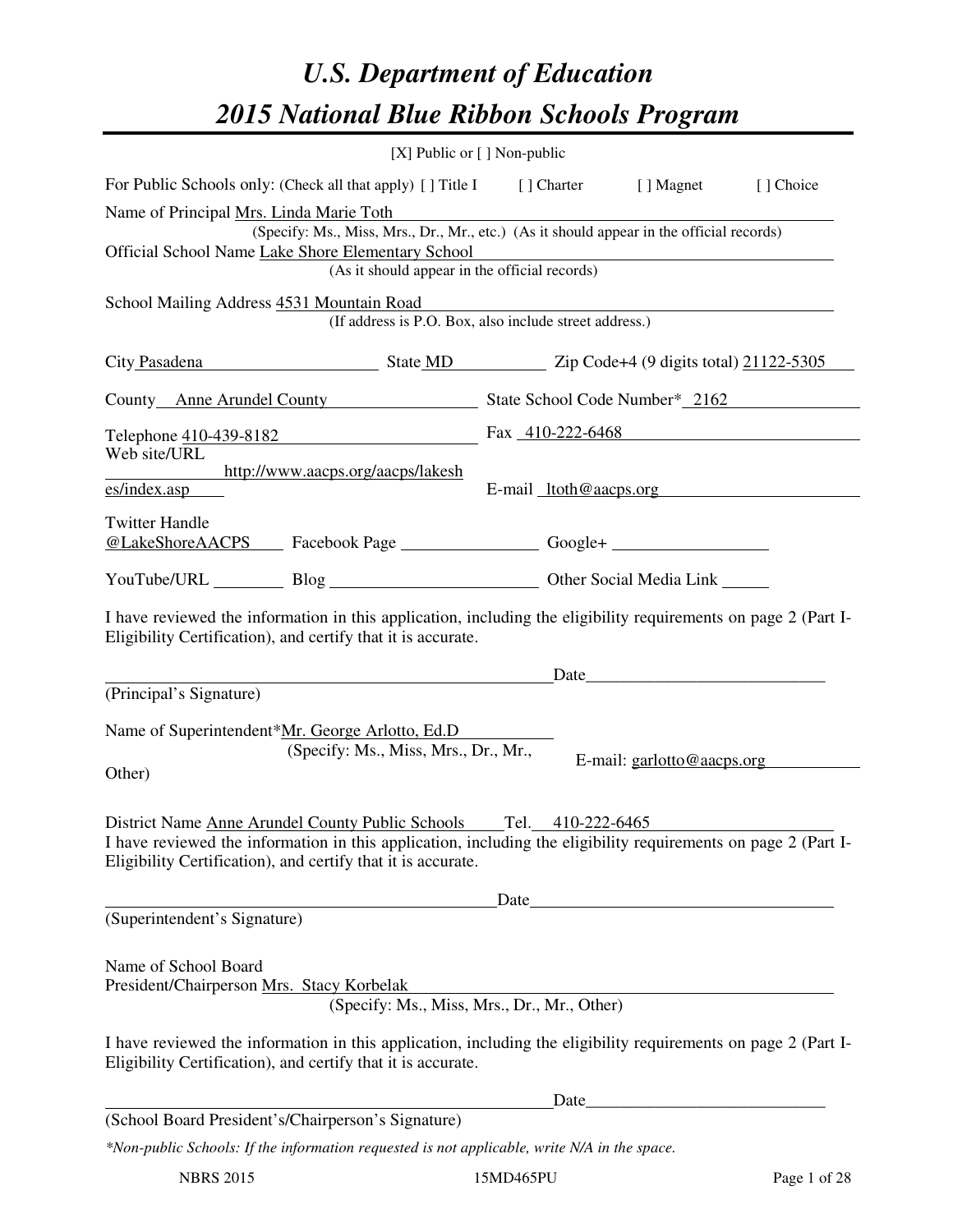#### **Include this page in the school's application as page 2.**

The signatures on the first page of this application (cover page) certify that each of the statements below, concerning the school's eligibility and compliance with U.S. Department of Education and National Blue Ribbon Schools requirements, are true and correct.

- 1. The school configuration includes one or more of grades K-12. (Schools on the same campus with one principal, even a K-12 school, must apply as an entire school.)
- 2. The school has made its Annual Measurable Objectives (AMOs) or Adequate Yearly Progress (AYP) each year for the past two years and has not been identified by the state as "persistently dangerous" within the last two years.
- 3. To meet final eligibility, a public school must meet the state's AMOs or AYP requirements in the 2014-2015 school year and be certified by the state representative. Any status appeals must be resolved at least two weeks before the awards ceremony for the school to receive the award.
- 4. If the school includes grades 7 or higher, the school must have foreign language as a part of its curriculum.
- 5. The school has been in existence for five full years, that is, from at least September 2009 and each tested grade must have been part of the school for the past three years.
- 6. The nominated school has not received the National Blue Ribbon Schools award in the past five years: 2010, 2011, 2012, 2013, or 2014.
- 7. The nominated school has no history of testing irregularities, nor have charges of irregularities been brought against the school at the time of nomination. The U.S. Department of Education reserves the right to disqualify a school's application and/or rescind a school's award if irregularities are later discovered and proven by the state.
- 8. The nominated school or district is not refusing Office of Civil Rights (OCR) access to information necessary to investigate a civil rights complaint or to conduct a district-wide compliance review.
- 9. The OCR has not issued a violation letter of findings to the school district concluding that the nominated school or the district as a whole has violated one or more of the civil rights statutes. A violation letter of findings will not be considered outstanding if OCR has accepted a corrective action plan from the district to remedy the violation.
- 10. The U.S. Department of Justice does not have a pending suit alleging that the nominated school or the school district as a whole has violated one or more of the civil rights statutes or the Constitution's equal protection clause.
- 11. There are no findings of violations of the Individuals with Disabilities Education Act in a U.S. Department of Education monitoring report that apply to the school or school district in question; or if there are such findings, the state or district has corrected, or agreed to correct, the findings.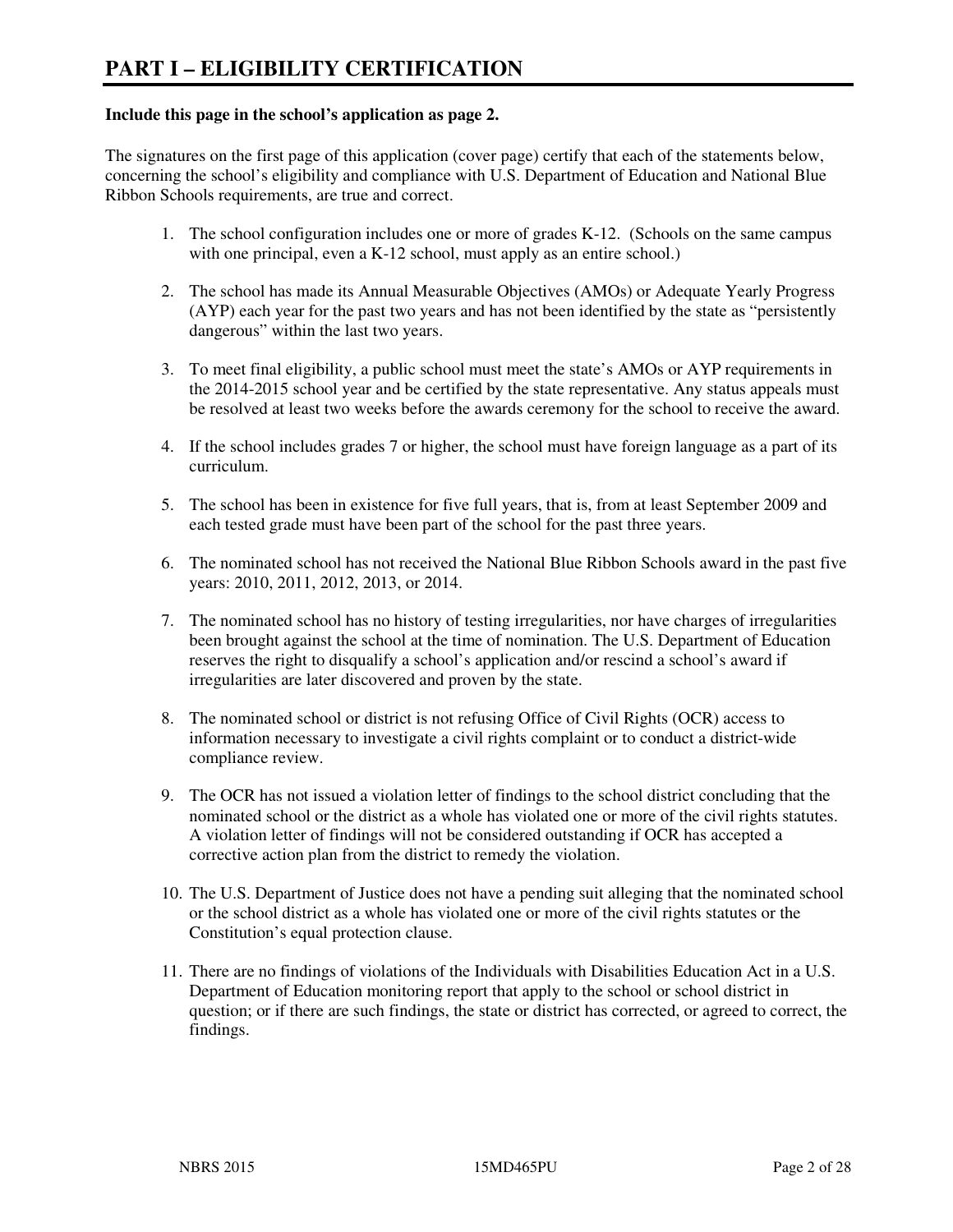# **PART II - DEMOGRAPHIC DATA**

#### **All data are the most recent year available.**

**DISTRICT** (Question 1 is not applicable to non-public schools)

| Number of schools in the district | 80 Elementary schools (includes K-8) |
|-----------------------------------|--------------------------------------|
| (per district designation):       | 20 Middle/Junior high schools        |
|                                   | 16 High schools                      |
|                                   | 5 K-12 schools                       |

121 TOTAL

**SCHOOL** (To be completed by all schools)

- 2. Category that best describes the area where the school is located:
	- [ ] Urban or large central city
	- [ ] Suburban with characteristics typical of an urban area
	- [X] Suburban
	- [ ] Small city or town in a rural area
	- [ ] Rural
- 3. 5 Number of years the principal has been in her/his position at this school.
- 4. Number of students as of October 1 enrolled at each grade level or its equivalent in applying school:

| Grade                           | # of         | # of Females | <b>Grade Total</b> |
|---------------------------------|--------------|--------------|--------------------|
|                                 | <b>Males</b> |              |                    |
| <b>PreK</b>                     | 0            | 0            | $\theta$           |
| K                               | 34           | 29           | 63                 |
| 1                               | 21           | 27           | 48                 |
| $\mathbf{2}$                    | 27           | 24           | 51                 |
| 3                               | 28           | 21           | 49                 |
| 4                               | 17           | 31           | 48                 |
| 5                               | 22           | 28           | 50                 |
| 6                               | 0            | 0            | $\theta$           |
| 7                               | 0            | $\theta$     | 0                  |
| 8                               | 0            | 0            | 0                  |
| 9                               | 0            | 0            | 0                  |
| 10                              | 0            | 0            | 0                  |
| 11                              | 0            | 0            | 0                  |
| 12                              | 0            | 0            | 0                  |
| <b>Total</b><br><b>Students</b> | 149          | 160          | 309                |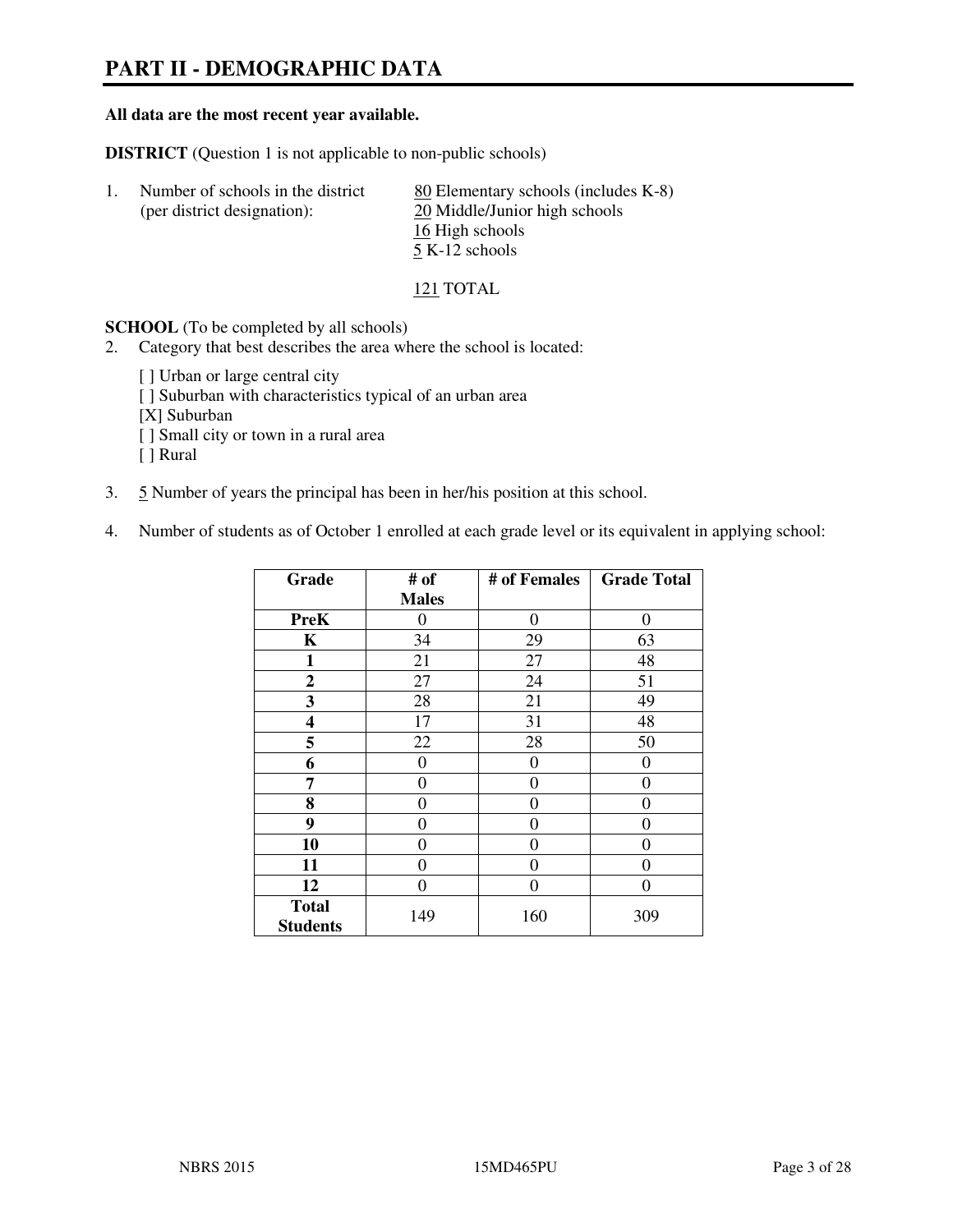5. Racial/ethnic composition of  $0\%$  American Indian or Alaska Native the school: 1 % Asian

 3 % Black or African American 6 % Hispanic or Latino 0 % Native Hawaiian or Other Pacific Islander 86 % White 4 % Two or more races **100 % Total** 

(Only these seven standard categories should be used to report the racial/ethnic composition of your school. The Final Guidance on Maintaining, Collecting, and Reporting Racial and Ethnic Data to the U.S. Department of Education published in the October 19, 2007 *Federal Register* provides definitions for each of the seven categories.)

6. Student turnover, or mobility rate, during the 2013 - 2014 year: 7%

This rate should be calculated using the grid below. The answer to (6) is the mobility rate.

| <b>Steps For Determining Mobility Rate</b>         | Answer |
|----------------------------------------------------|--------|
| $(1)$ Number of students who transferred to        |        |
| the school after October 1, 2013 until the         | 10     |
| end of the school year                             |        |
| (2) Number of students who transferred             |        |
| <i>from</i> the school after October 1, 2013 until | 12     |
| the end of the school year                         |        |
| (3) Total of all transferred students [sum of      | 22     |
| rows $(1)$ and $(2)$ ]                             |        |
| (4) Total number of students in the school as      | 304    |
| of October 1                                       |        |
| $(5)$ Total transferred students in row $(3)$      | 0.072  |
| divided by total students in row (4)               |        |
| $(6)$ Amount in row $(5)$ multiplied by 100        |        |

# 7. English Language Learners (ELL) in the school: 1 %

Number of non-English languages represented:  $2$ Specify non-English languages: Arabic, Amharic

3 Total number ELL

8. Students eligible for free/reduced-priced meals:  $32\%$ Total number students who qualify: 96

#### **Information for Public Schools Only - Data Provided by the State**

The state has reported that  $32\%$  of the students enrolled in this school are from low income or disadvantaged families based on the following subgroup(s): Students eligible for free/reduced-priced meals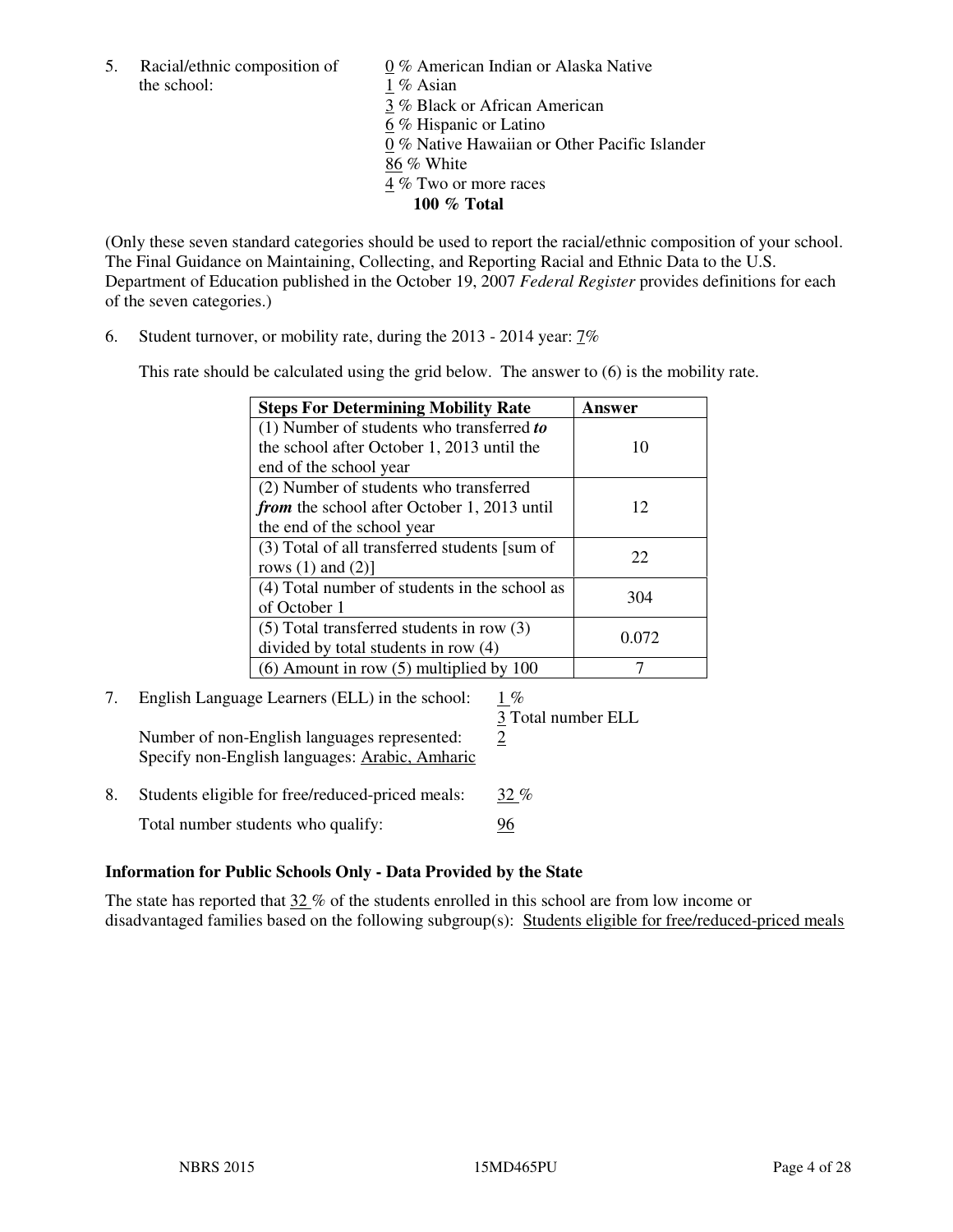31 Total number of students served

Indicate below the number of students with disabilities according to conditions designated in the Individuals with Disabilities Education Act. Do not add additional categories.

| 1 Autism                           | $Q$ Orthopedic Impairment               |
|------------------------------------|-----------------------------------------|
| 0 Deafness                         | 4 Other Health Impaired                 |
| 0 Deaf-Blindness                   | 6 Specific Learning Disability          |
| 1 Emotional Disturbance            | 13 Speech or Language Impairment        |
| $\underline{0}$ Hearing Impairment | 0 Traumatic Brain Injury                |
| 0 Mental Retardation               | 0 Visual Impairment Including Blindness |
| 6 Multiple Disabilities            | 0 Developmentally Delayed               |
|                                    |                                         |

10. Use Full-Time Equivalents (FTEs), rounded to nearest whole numeral, to indicate the number of personnel in each of the categories below:

|                                       | <b>Number of Staff</b> |
|---------------------------------------|------------------------|
| Administrators                        |                        |
| Classroom teachers                    | 14                     |
| Resource teachers/specialists         |                        |
| e.g., reading, math, science, special | 10                     |
| education, enrichment, technology,    |                        |
| art, music, physical education, etc.  |                        |
| Paraprofessionals                     | 3                      |
| Student support personnel             |                        |
| e.g., guidance counselors, behavior   |                        |
| interventionists, mental/physical     |                        |
| health service providers,             |                        |
| psychologists, family engagement      |                        |
| liaisons, career/college attainment   |                        |
| coaches, etc.                         |                        |
|                                       |                        |

11. Average student-classroom teacher ratio, that is, the number of students in the school divided by the FTE of classroom teachers, e.g.,  $22:1$   $22:1$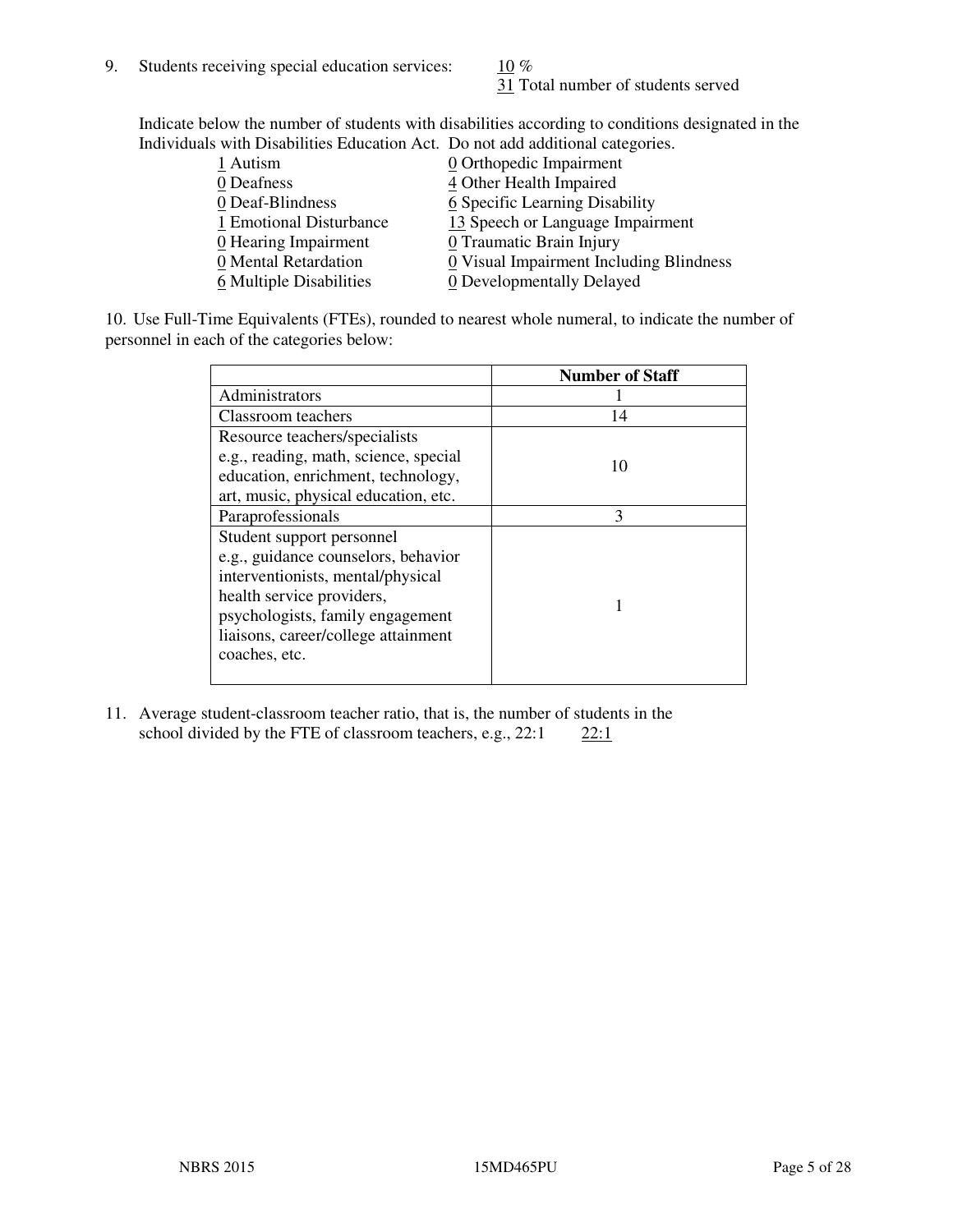12. Show daily student attendance rates. Only high schools need to supply yearly graduation rates.

| <b>Required Information</b> | 2013-2014     | 2012-2013       | 2011-2012 | 2010-2011 | 2009-2010 |
|-----------------------------|---------------|-----------------|-----------|-----------|-----------|
| Daily student attendance    | 95%           | 95%             | 95% $\,$  | 95%       | 94%       |
| High school graduation rate | $\gamma_{\%}$ | $\mathcal{V}_o$ | $0\%$     | 0%        | 0%        |

#### 13. **For schools ending in grade 12 (high schools)**

Show percentages to indicate the post-secondary status of students who graduated in Spring 2014

| <b>Post-Secondary Status</b>                  |       |
|-----------------------------------------------|-------|
| Graduating class size                         |       |
| Enrolled in a 4-year college or university    | በ‰    |
| Enrolled in a community college               | $0\%$ |
| Enrolled in career/technical training program | $0\%$ |
| Found employment                              | $0\%$ |
| Joined the military or other public service   | 0%    |
| Other                                         |       |

14. Indicate whether your school has previously received a National Blue Ribbon Schools award. Yes No X

If yes, select the year in which your school received the award.

15. Please summarize your school mission in 25 words or less: Lake Shore aims to develop academic success for all students in a safe and caring environment that fosters a positive attitude toward learning, while preparing students for a culturally diverse and technologically oriented society.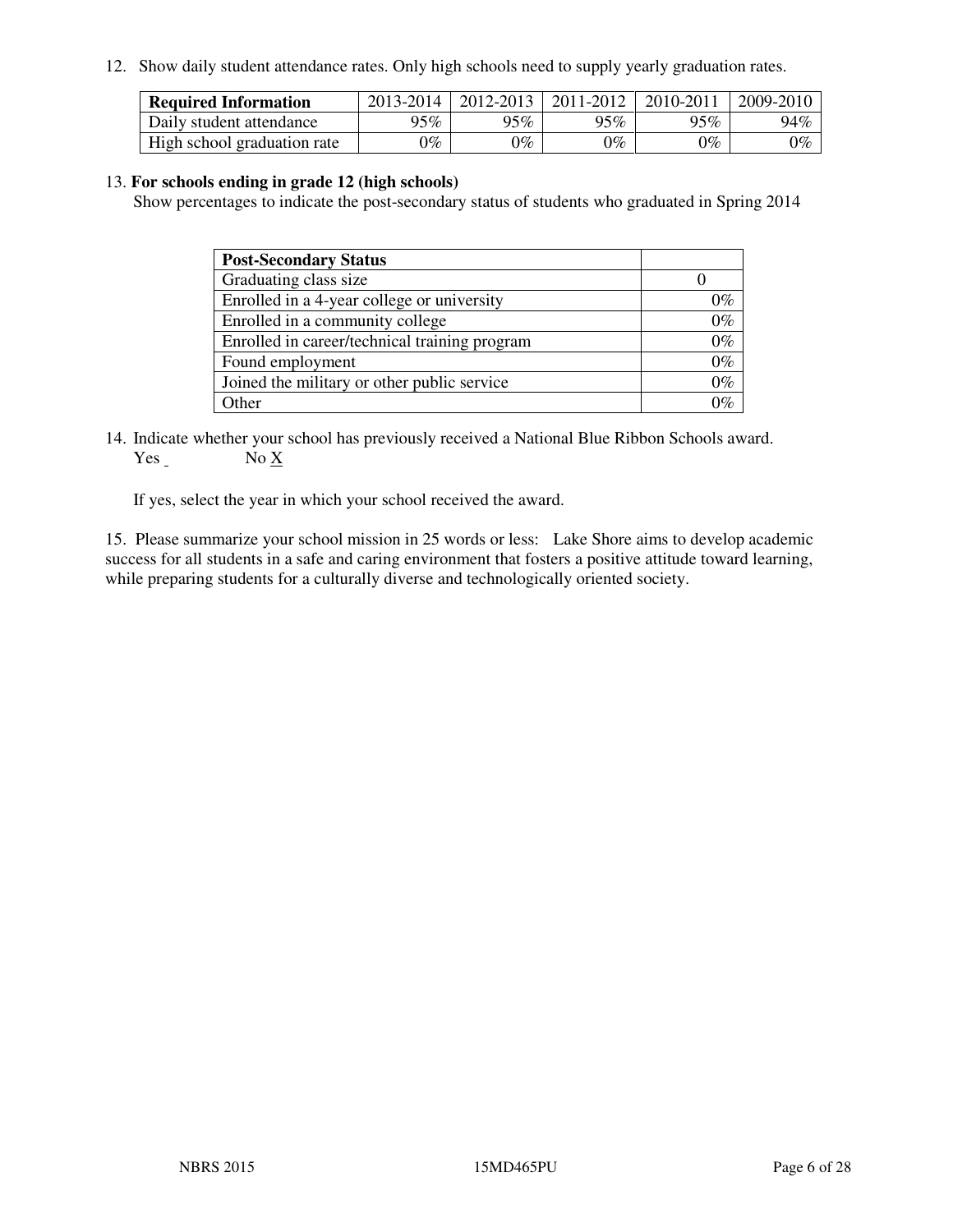# **PART III – SUMMARY**

Lake Shore Elementary was founded in 1952 and has remained a beacon of the community throughout its existence. Located between the Magothy River and the Chesapeake Bay, Lake Shore's attendance area remains deeply entrenched in the Pasadena community. Many of the current students' families have lived in the area for generations; their parents and grandparents, Lake Shore graduates themselves. This was highlighted in 2009 when the modernization of Lake Shore was completed. Staff was delighted to see extended families walking familiar hallways, dazzled by the amenities of a 21st century, Arts Integration school.

Just as Lake Shore families have been committed to the school and community, so has the Lake Shore staff. Teachers in the building are devoted to the profession and community they work within as evidenced by 100% teacher participation in the PTA and continuous growth as a Professional Learning Community. Lake Shore boasts six Nationally Board Certified teachers, which is approximately 25% of the faculty. In addition, the school has had 2 teachers advance to semifinalists for the Anne Arundel County Teacher of the Year, earned Maryland Green School status in 2013, and was named a Maryland Blue Ribbon School of Excellence in 2014.

Although Lake Shore's commitment and roots run deep, economic challenges and changing times have also impacted this small community. As the smallest of three local elementary schools, Lake Shore has the largest number of FARMS students in the area. In the past few years, the number of students who qualify for free and reduced lunch has increased from 12%-32%. While this is a significant increase, we know that it does not reflect the fact that there are additional families who are just too proud to request assistance. For these families, Lake Shore extends its resources by providing alternate lunch accounts, 'adopting' families for the holidays, and helping to connect families with other sources to assist them with providing basic necessities such as heating, and clothing to help their children come to school ready to learn each day.

One significant feature that distinguishes Lake Shore from other schools is the central commitment to its mission and vision statement. Students, teachers, families and volunteers work collaboratively to provide a safe and nurturing environment. This setting, provides maximum opportunities for learning for all students, while maintaining high expectations, valuing individual differences, and preparing them for the challenges of the 21st century. This central theme is expressed through the Lake Shore Lions' motto, "Lake Shore R.O.A.R.S." R.O.A.R.S. stands for respect, organization, attitude, responsibility, and safety, all of which play an integral role in student success. Lake Shore 'prides' itself on developing the whole child. Lake Shore's PBIS (positive behavior intervention system) encourages students to embrace these values by reinforcing academic and social behaviors which embody these traits. All students earn 'cub cash' which can be used to 'buy' items at the school store and at quarterly PBIS celebrations. Lake Shore also proudly displays an honor roll, "Walk of Pride", which individually recognizes student academic achievements for each quarter. All classrooms are celebrated for demonstrating outstanding behavior and character by earning 'golden lions' on the "Cruising with Pride" wall. A "Lion of the Quarter" breakfast celebrates teacher nominated students for demonstrating key character traits which contribute to success both at school and in the community. Highlighting these values through school based activities develops awareness and stresses the important role that these skills play on the path to college and career readiness.

Another exceptional example of our school's success is the devoted group of volunteers, PTA members, and community business partners who play an integral role in encouraging Lake Shore students along their educational journey. These valued adults exemplify how education, dedication, and giving back to your community provides the foundation for success in school and throughout life. Our volunteer program continues to grow. Parents of current and former students, grandparents, and local community members work directly with students and help to provide teacher support. The PTA continues to collaborate with staff and the community to carry on long standing traditions such as the annual Halloween Parade, Sundaes with Santa Auction and the annual May Day Carnival. In addition, PTA and local business partners help to provide funding for: field trip financial assistance, PBIS and classroom rewards, special STEM projects, and educational assemblies which enhance our students' learning experiences.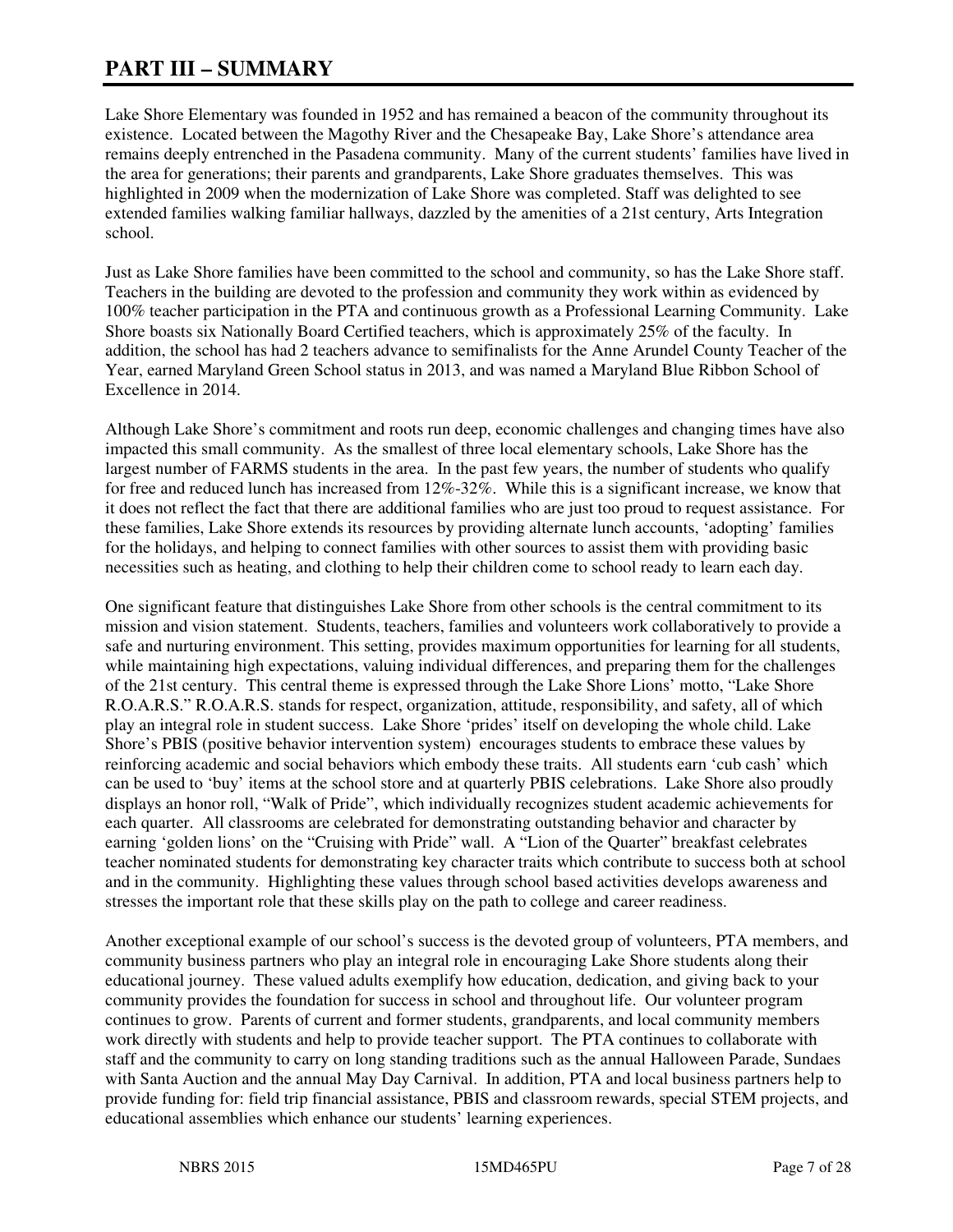Overall, the Lake Shore Elementary school community continues to shine in its devotion to empower and challenge young minds by cultivating creativity and engaging in meaningful and rigorous learning. By imparting the importance of good citizenship and promoting global thinking, our little school strives to make big differences in our students' lives.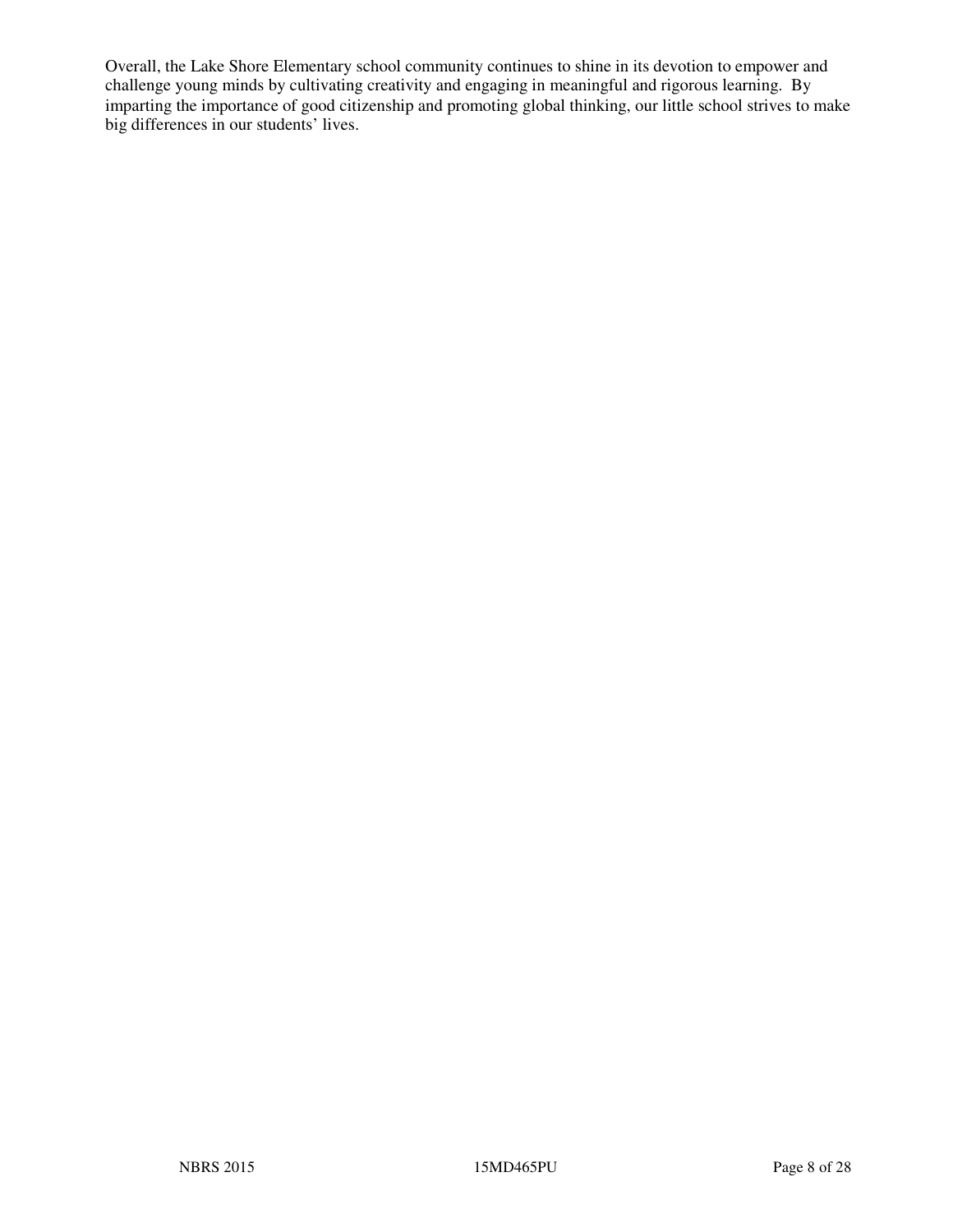## **1. Core Curriculum:**

#### Core Curriculum and Instruction

Anne Arundel County Public Schools (AACPS) has adopted the Maryland College and Career Ready Standards Frameworks (MCCRSF) which are based on the Common Core State Standards. The MCCRSF provides key standards in the areas of Reading, Writing and Math. Science and Social Studies curriculums are based upon the Next Generation Science Standards (NGSS) and the College, Career and Civic Life (C3) Frameworks, respectively. Implementation is enhanced across the curriculum through Lake Shore's Arts Integration Program.

# READING/LANGUAGE ARTS

Lake Shore's reading program encompasses daily instruction based on the MCCRSF. Reading and Writing standards are also addressed throughout the other content areas to provide maximum opportunities for learning. Teachers use the county wide Treasures program as well as supplementary texts, novels, and leveled readers. Students are assessed continuously to develop fluid groups to address specific skills, strengths and needs. In all grades, small and large group instruction is used daily. Foundational phonics and comprehension skills are enhanced as students move from the primary to intermediate grades. As students mature, the focus shifts from 'learning to read' to 'reading to learn.' With this growth, teachers develop students' abilities to read and respond to different texts including informational and narrative examples.

Students are regularly engaged in challenging, writing activities that reflect the MCCRSF standards. Lake Shore has incorporated the Lucy Calkins writing program to further increase student performance. This program encourages students' ability to develop and enhance their narrative, informational, and opinion writing skills. All grades provide multiple opportunities for students to participate in the entire writing process from developing ideas to drafting to making final edits. Throughout the curriculum students use writing to: create personal narratives, write research papers and books, compare a variety of texts, and explain their thinking.

# MATHEMATICS

Math instruction is guided by the MCCRSF and Common Core standards. Instruction promotes a strong foundation in math concepts starting with the concrete and moving towards the representational and abstract, by using the enVision Math Program and supplementing with other resources such as Number Talks, FASTT Math, and Hands on Equations. Teachers use formative and summative assessments, along with collaborative planning to determine which resources best meet students' need. STEM lessons incorporating science, technology, engineering, and math are used to further enhance problem solving abilities and encourage abstract thinking and perseverance.

#### **SCIENCE**

While addressing the Disciplinary Core Ideas in the NGSS, Lake Shore's status as a Green School has shaped the implementation of the science curriculum by encouraging our students to apply their knowledge in real world situations. Students positively affect their environment by participating in the "Green Squad" recycling program, making bird feeders and bird houses, planting trees and flowers on the grounds, and raising butterflies. Students are regularly engaged through lessons related to: earth science, space, chemistry, physics and environmental science. STEM lessons are consistently implemented and students complete hands on experiments following the Scientific Method.

# SOCIAL STUDIES

Social Studies instruction revolves around the C3 Framework. In social studies, students study important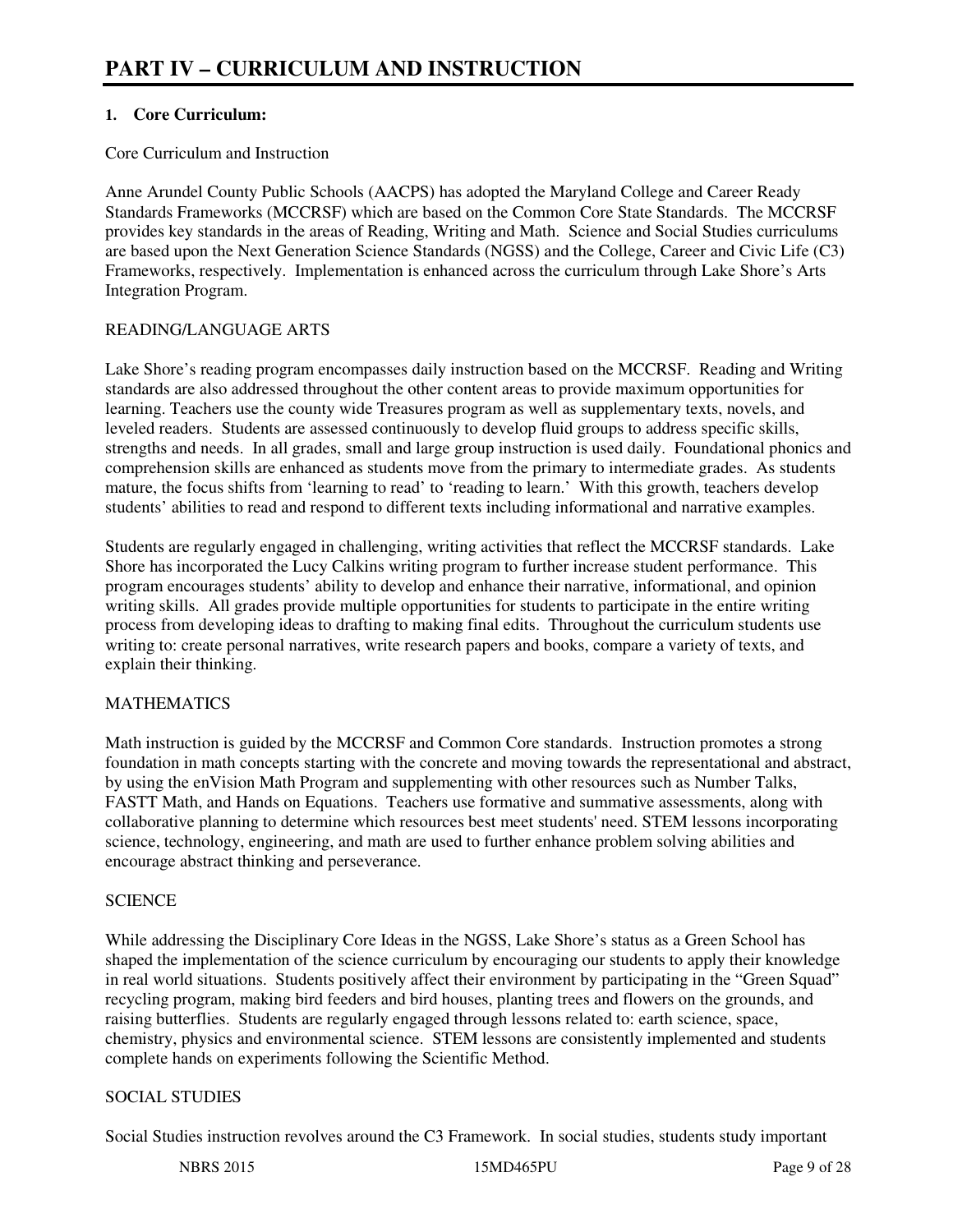historical figures and events which convey the history of our country. Basic components of geography, economics, and civics are explored. An appreciation of cultures is developed through art. Students are exposed to information related to primary and secondary sources and documents. Opportunities to expand on Language Arts and Speaking and Listening standards are regularly incorporated through research projects, and incorporating drama, debate, and movement.

## EFFORTS/PROGRESS WITH BELOW AND ADVANCED LEARNERS

Lake Shore carefully considers the best teaching method for all students. Ongoing assessment allows teachers to readily identify both struggling and excelling students. The Advanced Learner Programs in both Language Arts and Math help teachers to establish more homogeneous groups to create instruction that is relevant and appropriate for individual student needs while providing ample rigor to encourage continued growth.

Students identified as struggling are supported through personalized programs designed to address their individual needs within the classroom. These may include: pre-teaching or reteaching of concepts, individualizing instruction or attending a support group after school. If a student requires further support, the teacher will meet with colleagues and the Educational Management team (EMT) to brainstorm ideas and discuss additional strategies which may be effective. Alternative intervention strategies (AIS) plans will be generated and the student will participate in an appropriate research based intervention program such as Wilson Reading Intervention or Do the Math.

Students identified as advanced learners through the Primary Talent Assessments and who are excelling are engaged in rigorous and motivating lessons to further develop their problem solving, creativity and persistence. In addition to participating in the ALPs curriculum in reading and/or math, they are challenged to continue to develop their abilities through programs/strategies such as: William and Mary Reading, the Socratic Method, and Mentoring Mathematical Minds.

#### **2. Other Curriculum Areas:**

#### Library/Media

The Library/Media provides all students an introduction to the research skills and literary exposure necessary to be efficient lifelong learners. Instruction is provided through an integrated curriculum, which affords the students the ability to identify and locate appropriate materials and then assess and evaluate the information discovered. Literature is explored through print, non-print and electronic materials. The Media Specialist uses various programs and events to promote reading, comprehension, and appreciation of literature. The Accelerated Reader program encourages students to read self selected books, while enhancing and assessing reading comprehension. The Black-eyed Susan reading program introduces quality literature to students and allows them to participate in book talks to discuss the book. The Book Fair is open twice a year to all families and staff, and provides access to a variety of high interest materials.

#### Technology

Recognizing the need for students in the 21st century to master Digital Literacy skills, Lake Shore utilizes "The Maryland Technology Standards" to develop these skills. Classes use the school's computer lab at least once a week for instruction and research, although all students have access to classroom computers, laptops, Chromebooks and digital cameras daily. Programs such as "Type to Learn" are employed with even the youngest learners to foster the vital keyboarding skills necessary for success in their school careers and beyond. Every classroom is equipped with SMART Technology, such as SMART Boards, Airliners, and Senteos. "Discovery Streaming" allows students to complete online activities that incorporate the use of videos and articles. Students regularly use a variety of programs and applications included in the Microsoft Office Suite to complete multimedia based projects.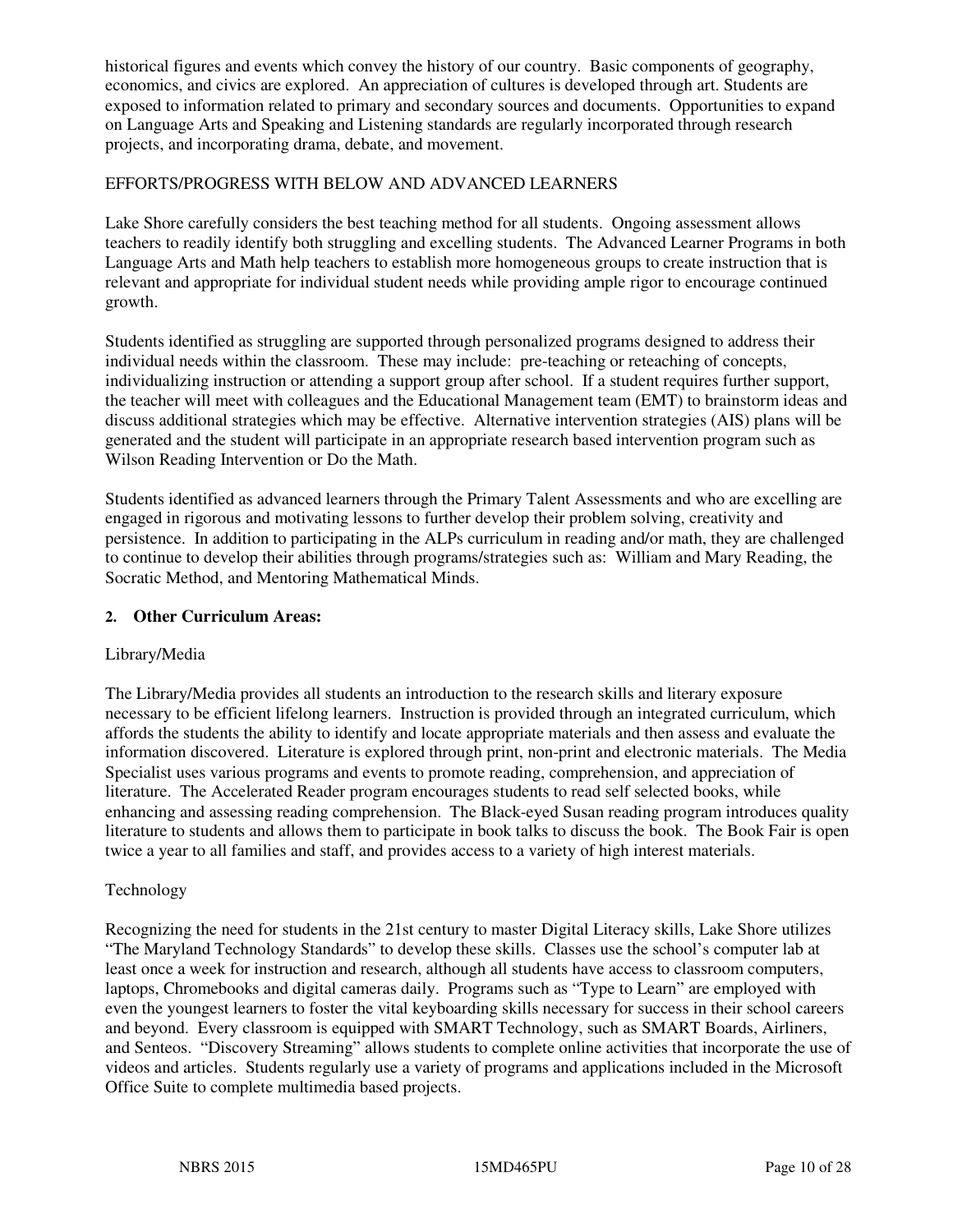## Art

Lake Shore's Art program is directed by the Anne Arundel County Visual Arts Curriculum and dares all students, grades  $K - 5$ , to develop their confidence and awareness of their world, through experimentation and exploration in a variety of mediums. Students are challenged to reflect and depict their experiences in creative ways while developing fine-motor skills and enhancing their vocabulary. Critical thinking skills are acquired through problem solving and the need to make decisions about their work. Student work is exhibited at the County Art Show as well as the annual Lake Shore "Night of the Arts." Students participate in the online art gallery, Artsonia. Through this site, student art work is shared with family and friends worldwide. Currently, Lake Shore ranks number three in the state of Maryland for the amount of student work that is showcased.

#### Music

The Music program is robust and diverse with Chorus and Instrumental Programs for students in grades 3 through 5, in addition to county-regulated General Music for all students. All music programs include embedded support of: reading, math, speaking, and listening skills with cultural arts teachers acting as resources to assist classroom teachers with Arts Integration objectives. Chorus and Instrumental students perform two major concerts each year along with many small performances to enhance school-wide activities. Together with Lake Shore's Dance Troupe, Music students display their talents at the annual "Night of the Arts" event which highlights all arts areas. The Dance Troupe as well as the Instrumental and Choral groups also take part in county based festivals. To further promote support and awareness of the arts, General Music continues its strong partnership with the Baltimore Symphony Orchestra and introduces Lake Shore students to orchestral music with field trips twice a year.

#### Physical Education

Physical Education uses the National Standards, as well as the Maryland State and the Anne Arundel County Curriculums. No matter a student's athletic talent, physical or cognitive abilities, the program strives to promote the knowledge and skills needed for an active, healthy lifestyle. Physical Education includes a planned sequence of physical activities where students develop skills and increase personal fitness; an important outcome is the development of a student's personal fitness potential. The program provides opportunities for enjoyment, personal challenge and social integration, along with the development of a positive self-image and a respect for others. Physical Education supports all students while developing psychomotor, cognitive and affective life skills. Special activities that enhance the program include: Running Club, the annual "Turkey Trot" for students and families, Fitnessgram Testing, Jump Rope for Heart and Field Day.

#### **3. Instructional Methods and Interventions:**

#### Instructional Methods

The highly qualified Lake Shore staff is composed of master teachers, who are dedicated to maximizing student potential by employing a variety of instructional methods and strategies which actively engage students in learning. The staff's focus on collaboration promotes vertical planning between teams and grade levels. All classroom, cultural arts teachers, special educators, related service providers, and paraprofessionals work together to foster academic excellence, life-long learning, and responsible citizenship among the student body.

Through careful analysis of data, teams collaboratively plan instruction in order to meet individual needs of the students. Differentiated instruction is incorporated into daily lessons through a variety of teaching methods and resources. Grouping in reading and math is fluid and allows students to move between groups based on current analysis of data. All students participate in ALPS Exploratory Trail enrichment programs, such as Jacob's Ladder and Primary Talent Development for grades K-2. Those students identified as ALP's single trail, are a homogenous group of students who meet the criteria and utilize programs such as Mentoring Mathematical Minds for math and William and Mary for Language Arts. In addition, our school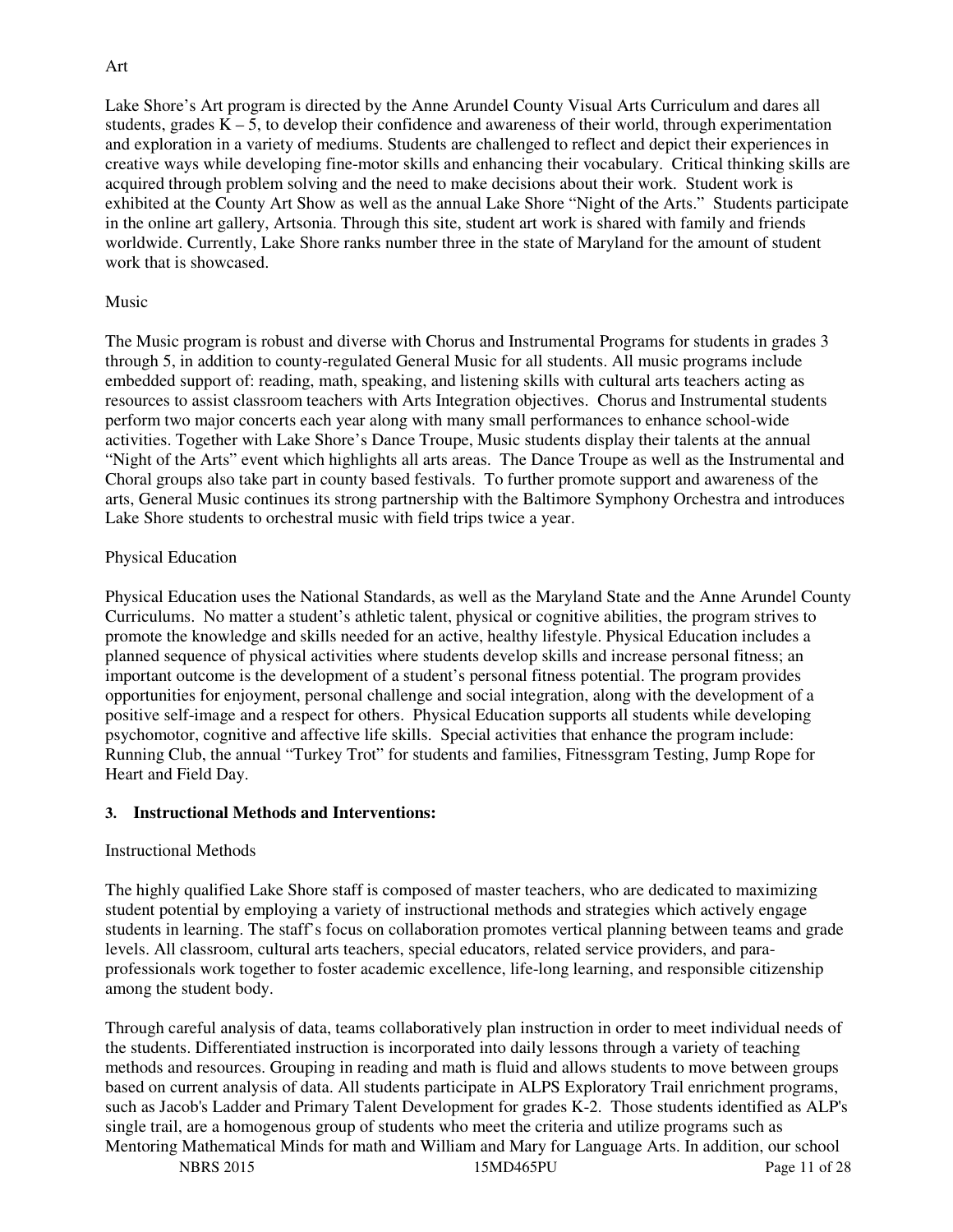is an Arts Integrated school allowing teachers to create lessons that incorporate multimodality instruction enhanced by dance, drama, music and visual arts.

The co-teaching model is utilized throughout the school in supporting special education and general education students within the classroom. Selected teachers are paired to provide multi-faceted instruction which highlights and combines individual expertise and teaching methods, in order to differentiate instruction to reach the individual needs of all learners. This is accomplished through scaffolding, tiered lessons and familiarity with student needs. Researched-based interventions are implemented and available to all students, not just those identified with special needs. Programs such as, Triumphs, Edmark, Wilson Reading, Early Reading Intervention, Leveled Literacy Intervention, Soar to Success, Corrective Reading, Failure Free Reading, FASTT Math and Do The Math, support acquisition of skills. Special needs students are provided with instructional accommodations through IEP's and 504's.

Technology enhances daily instruction in all curricular areas. Students have access to SMART Boards and Senteos which encourage integrated activities and provide immediate detailed assessment. One computer lab, 2 portable laptop carts, 2 Chrome Book carts, 4 desktop computers in each classroom and 1 special education laptop cart allow access to educational programs and software throughout the building (ie: Kurzweil, FASTT Math, Lexia, Discovery Streaming).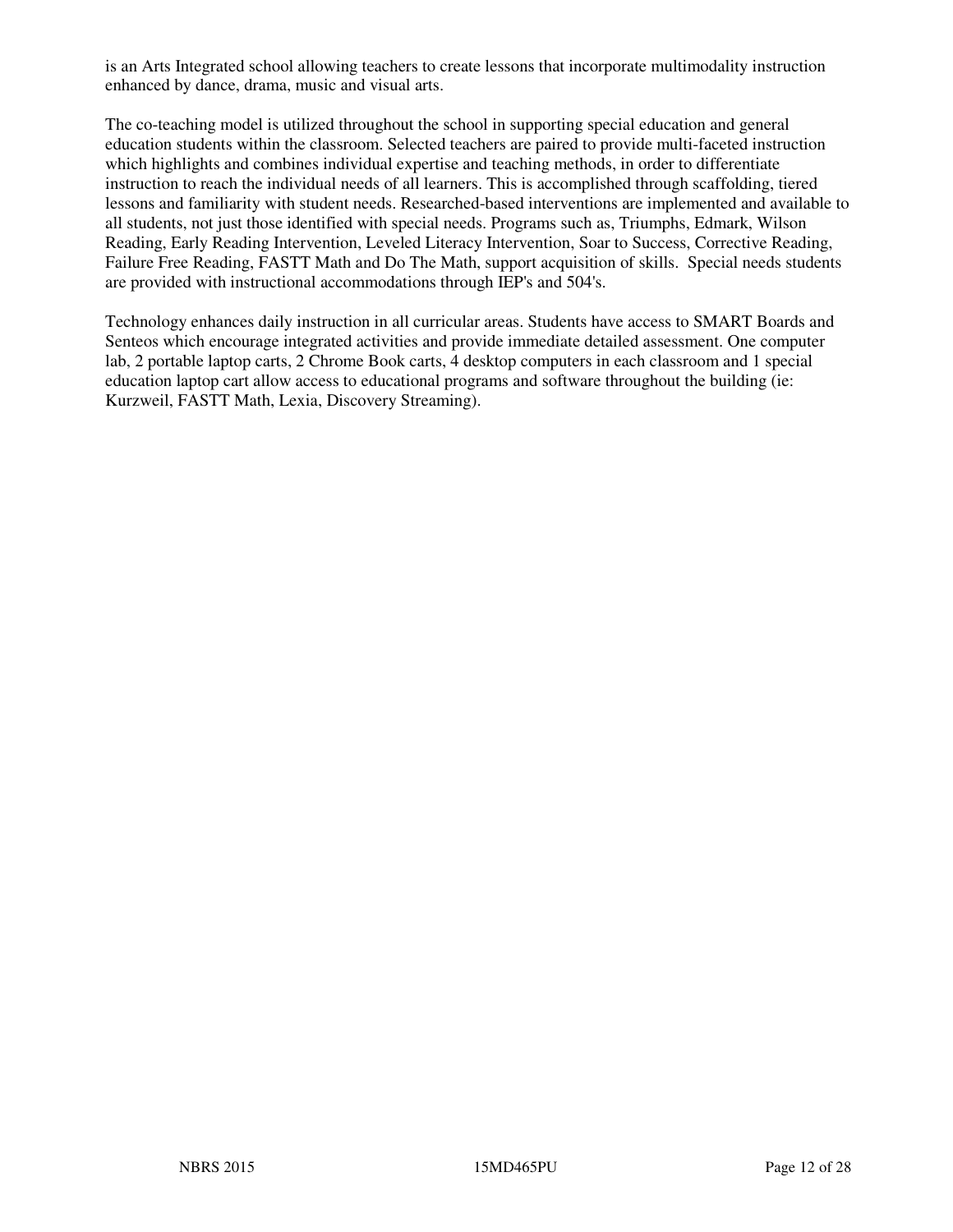#### **1. Assessment Results Narrative Summary:**

Students in grades 3-8 are assessed annually, in both mathematics and reading, using the MSA (Maryland School Assessment). On the MSA, student performance is measured and categorized into 3 levels; advanced, proficient, or basic. Over the past 5 years, Lake Shore's MSA data indicates that approximately 93% of all students tested in grades 3, 4, and 5 achieved at the proficient or advanced level in both reading and math. MSA data also tracks performance of various subgroups within schools. An MSA subgroup is defined as having a minimum of  $\overline{5}$  students within a student category.

Lake Shore's special education population qualifies as a subgroup. From 2009-2012, comprehensive MSA data demonstrated that 87-95% of special education students in grades 3, 4, or 5, scored proficient or advanced in reading, while 88-91% achieved these levels in math. A downward trend in subgroup scores occurred in 2012-2013 when the Modified MSA was discontinued, and significantly learning disabled students took the same assessment as their non-disabled peers. To address this gap, general and special education teachers work to build perseverance and competence by supplementing rigorous in class instruction with specially designed intervention programs to address areas of weakness.

Another subgroup that is carefully monitored is our FARMs group, which currently makes up 32% of our population. Comprehensive MSA data from 2009-2014, has shown increased variability in this group's performance. The greatest gap between overall school and FARMs performance occurred in 2010-2011, when 9 and 12 percentage point differences were recorded in reading and math. To address these gaps, the school developed a mentoring program. Through this program, teachers support individual students emotionally, behaviorally, and academically by providing extra help, homework assistance, special lunches, and snacks during the school day to provide the support and encouragement necessary to excel.

#### **2. Assessment for Instruction and Learning and Sharing Assessment Results:**

As we implement the Common Core Standards and prepare for the upcoming PARCC assessments, teachers recognize the importance of data analysis in order to provide the necessary rigor to meet the standards. Lake Shore's school improvement plan outlines school wide instructional goals and provides an avenue for the leadership team to analyze data regularly throughout the year.

Data is discussed at all levels throughout the building. Team planning sessions, Educational Management Team (EMT) and vertical planning meetings allow teachers to: share ideas, interpret data, develop strategies, and explore a variety of potential interventions or enrichment programs for students. Data from sources such as MSA, County Assessments, Topic tests, Achievement Series, and DIBELS is accessible to all staff through the "Performance Matters" application. This allows school staff to evaluate school based student performance and compare it with county wide performance data, while highlighting areas of strength and need in order to personalize instruction. Student Learning Objectives (SLOs) use data to determine the specific focus of short and long term instruction. The use of summative assessment continues to affect cross curricular instruction as lessons are implemented in: science, technology, engineering and math, Advanced Learner Programs, and Primary Talent Development.

At Lake Shore, multiple assessments are used throughout the year to: provide leveling information, develop fluid and flexible groupings, and pinpoint specific areas of need or mastery for the students. These assessments include: DIBELS for grades K-2, the KRA for kindergarteners, the Fountas and Pinnell Reading Assessment, as well as county assessments in reading, math, science and social studies. Assessment data is shared with and explained to parents and students through conferencing and the monthly newsletter. An online site, Parent-Connect, as well as interims, emails, and communication folders provides parents with continual, up to date, information related to student performance.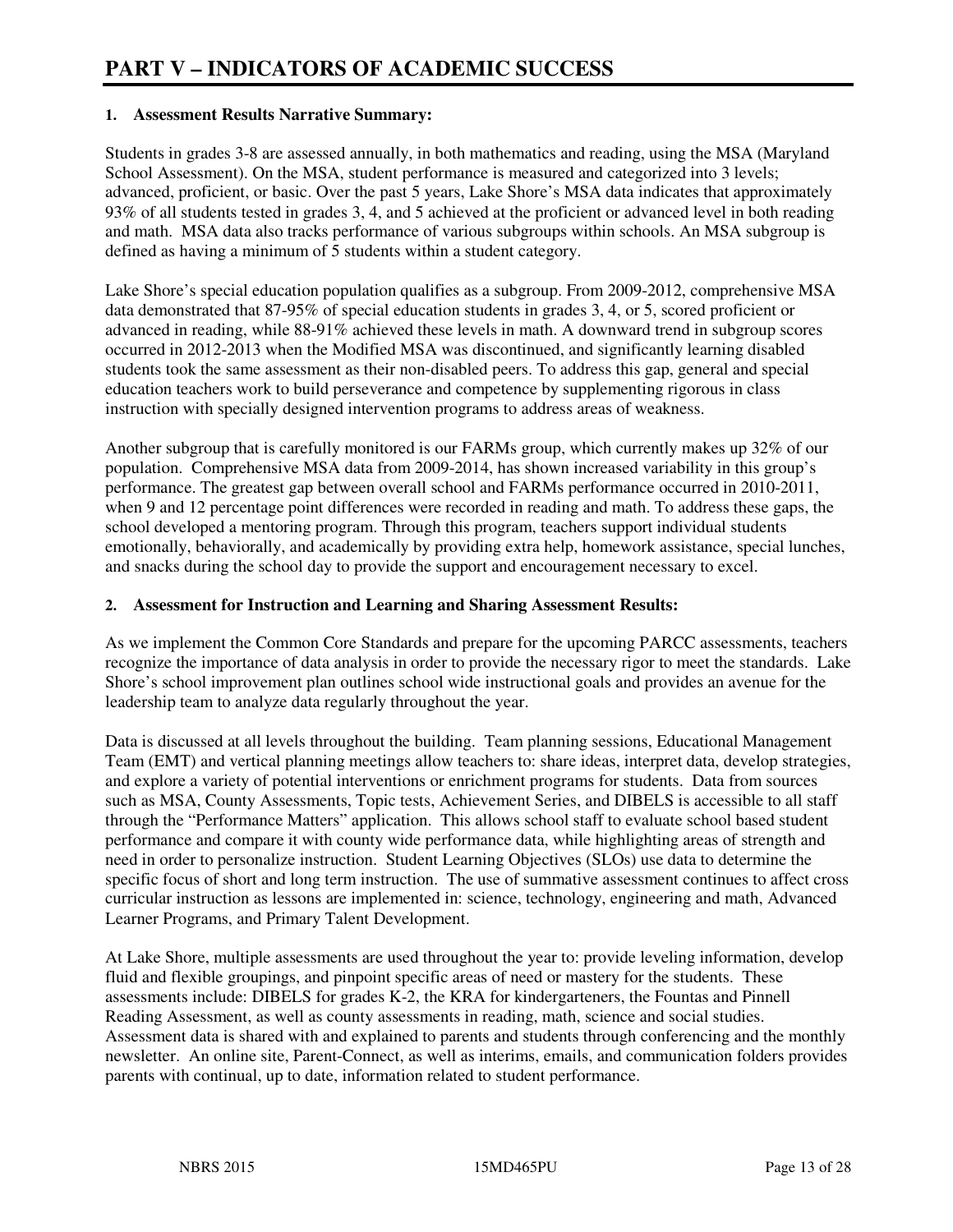# **1. School Climate/Culture**

Lake Shore strives to motivate and actively engage students academically by designing daily instruction that is creative, rigorous, and relevant to the real world challenges. As an Arts Integration school, movement, music, drama and art are incorporated into lessons to engage all learning modalities and motivate students through hands-on activities. Lessons are designed to illustrate the connection between academic learning and real life problem solving. Teachers use Discovery Learning, Discovery Streaming, SMART Technology, current news magazines and articles, and STEAM lessons to provide diversity in their instruction that assists in maintaining student attention and focus. The Bricks for Kids program provides opportunities for hands-on applications of science and engineering and highlights the importance of collaboration and cooperation between peers. Because learning is made interesting and interactive, students are eager to participate and are intrinsically motivated to succeed.

While the academic focus of the building is paramount, Lake Shore staff is also devoted to promoting the social and emotional development of the students. The staff utilizes a number of strategies and programs to encourage students to grow into citizens who make a positive difference in their community. Students are given many leadership roles within the building including: school store managers, the morning announcement team, cultural arts helpers, and the 'Green Squad' recycling team. A teacher-student mentor program was created to support and encourage students with academic, behavioral, and or social challenges that allow staff to connect on a highly personal level with these students. The school's PBIS and Core Essentials Character Education Program help to shape appropriate behavior and recognize students who display respect, responsibility, organization, positive attitude, safe behavior and other characteristics that play an integral part in learning and success outside of the classroom. Students actively participate in daily morning meetings where teachers have the opportunity to further develop their classroom community by involving every student.

As a result of these efforts, Lake Shore's positive climate is evident not only in its classrooms but throughout the building. The staff is a cohesive and accepting group that embraces challenges and provides each other with praise and support both personally and professionally. Their devotion to students, admiration for one another, and respect for the families that they serve is communicated through their daily interactions with all. Lake Shore is a true learning community where all are valued and accepted.

# **2. Engaging Families and Community**

Family engagement and communication are essential elements in Lake Shore's success. Fostering the relationship between home and school, benefits all members of the learning community. Teachers work to share information and progress regularly with families. Weekly work folders, Unit newsletters, daily agendas, and weekly emails that feature skills of the week help to keep teachers and families well informed. ConnectEd (a telecommunications system) is used to inform and remind families of upcoming school activities. Parent Connect (an online grade book) provides parents with up to date information related to a student's current grades and assignments. Along with these channels of communication, Lake Shore also offers many different events throughout the year to encourage the home/school relationship. Our annual "Peek at Your Seat" and "Back to School" nights allow students and families to become acquainted with teachers, ask questions, and share goals and expectations. American Education Week is celebrated with an Open House. Family Reading Night provides an avenue for teachers to share their favorite books, facilitate family reading, and entertain their students by performing in a Reader's Theater group. Additional events like these bring families and staff together to focus on their common goal of student learning.

Our Parent-Teacher Association and volunteer program also cultivate longstanding relationships with families. Volunteers are in the building everyday assisting teachers, supplementing instruction with students, and preparing materials. Outside of the classroom, the PTA and its volunteers organize and lead family events and fundraising initiatives such as May Day, Sundaes with Santa, and the Sock Hop. Volunteers also assist with after school activities such as Running Club, Bricks For Kids, Green Squad and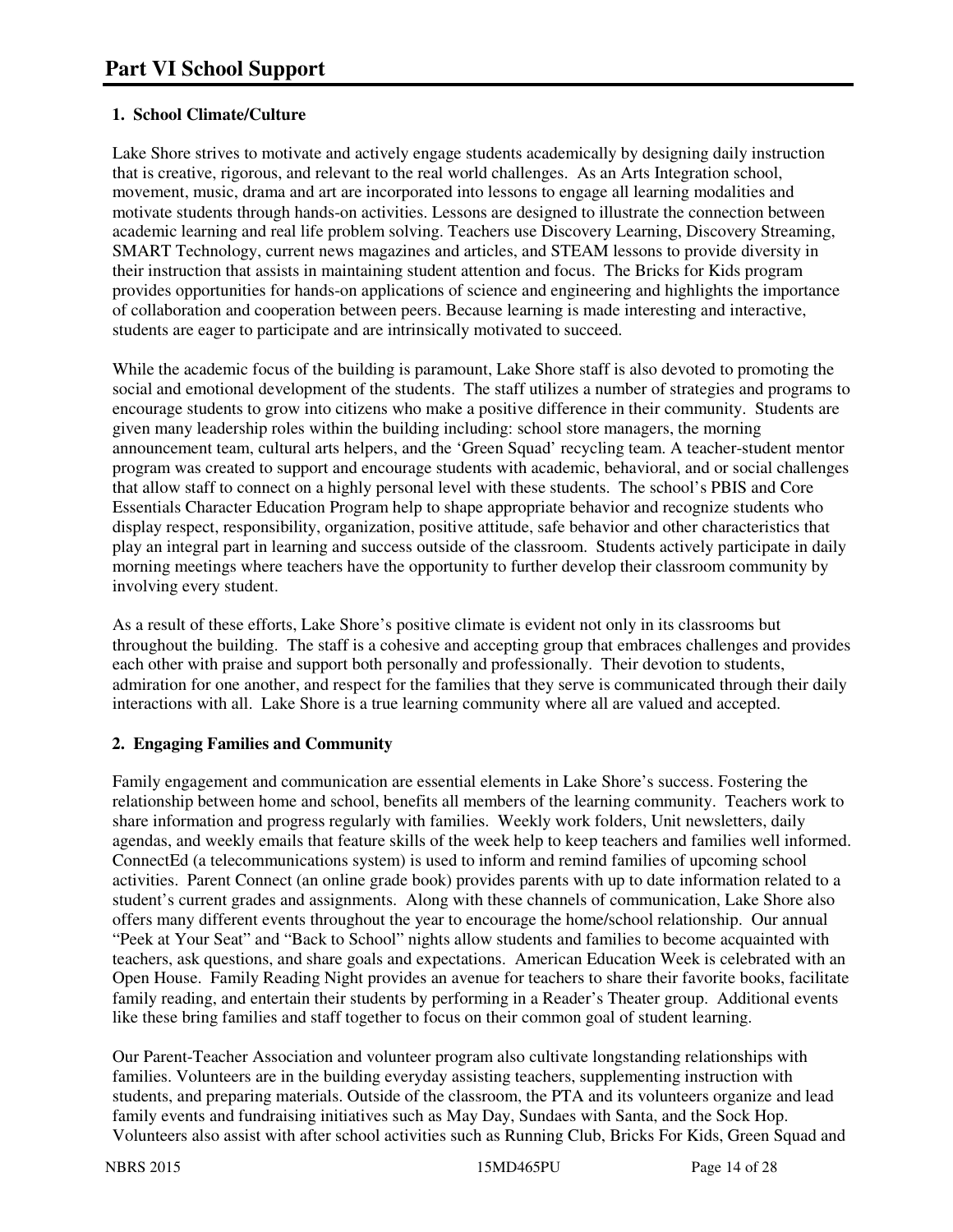#### Dance Troupe.

Community engagement is further demonstrated by the vast array of relationships the school has with local businesses, charities, civic organizations, and other educational institutions. Former students return as college interns to assist our students. Local restaurants such as Ledo's and Chik-Fil-A , sponsor fundraisers to assist in expanding school wide initiatives. Lake Shore supports local charities annually by collecting and donating food and clothing for families in need. In collaboration with the Pasadena Business Association, the Sharing Foundation, the VFW, and other organizations, Lake Shore also provides holiday food and gifts to families requiring assistance. These partnerships, with families and community organizations, reveal Lake Shore's determination in assisting our students in developing their academic skills and social awareness to become positive and successful members of their community.

## **3. Professional Development**

Professional development at Lake Shore is a way for teachers to continue to develop their skills to teach more effectively; leading to high academic achievement for our students. Teachers participate in graduate level classes, workshops, in house staff development, professional conferences, webinars, book talks and National Board Certification programs. Staff development is tailored to address the specific needs of our learning community.

Lake Shore embraces the collaborative planning model. To implement this method, teachers collaborate weekly with teammates to plan and analyze assessment data and reflect on their teaching practices. Staff participates in vertical team planning which incorporates intergrade and arts integration planning which is incorporated throughout the curriculum. Vertical planning assists students in bridging their skills between grade levels to ensure a smooth transition. In order to further develop differentiated instruction, teachers regularly participate in a variety of staff development workshops including: Arts Integration, Fountas and Pinnell, ALPs, Jacob's Ladder, William and Mary reading, Socratic Seminar, Mentoring Mathematical Minds, Number Talks, Hands on Equations, Wilson Reading, Voyager, Early Reading Intervention, FASTT Math, and Growth Mindset. Lead teachers act as resources for implementing new ideas and provide additional staff development opportunities in pertinent areas. Teachers' course work and teaching accomplishments are recognized by the principal regularly in the "Time to Paws" newsletter, and proudly displayed on banners outside of their classrooms to help show the students that learning continues throughout a lifetime.

Our recent staff development focus has incorporated assessing and analyzing data to drive instructional practices as well as continuing to increase our skills in Arts Integration. As a result of data analysis and in an effort to continue to prepare students for college and career readiness while providing strong foundations in reading and math, Lake Shore adopted two new programs; the Fountas and Pinnell Reading Assessment and Number Talks. The Reading Specialist, Lead Teachers, and Math office personnel provided training for staff to effectively assess student learning in pertinent areas, and then use the data to create groupings for differentiated instruction to target the specific needs of their students. By using these programs, students were encouraged to increase their reading proficiency, explain their mathematical thinking, and demonstrate their ability to construct viable arguments to support their reasoning. Arts Integration instruction, provided by artists in residence and resource staff, helps teachers continue to incorporate elements of the arts into daily lessons to reach all learners.

#### **4. School Leadership**

The Leadership team consists of the principal, reading specialist, math, primary, intermediate, and special education lead teachers, as well as, a cultural arts representative, and the guidance counselor. During weekly meetings, the team analyzes data compiled from the Performance Matters application which includes data from a variety of sources across the curriculum. Data, as well as observations gleaned from informal walkthroughs completed by the team, guides this group of educational leaders in making instructional decisions, programming suggestions, and identifying professional strengths and needs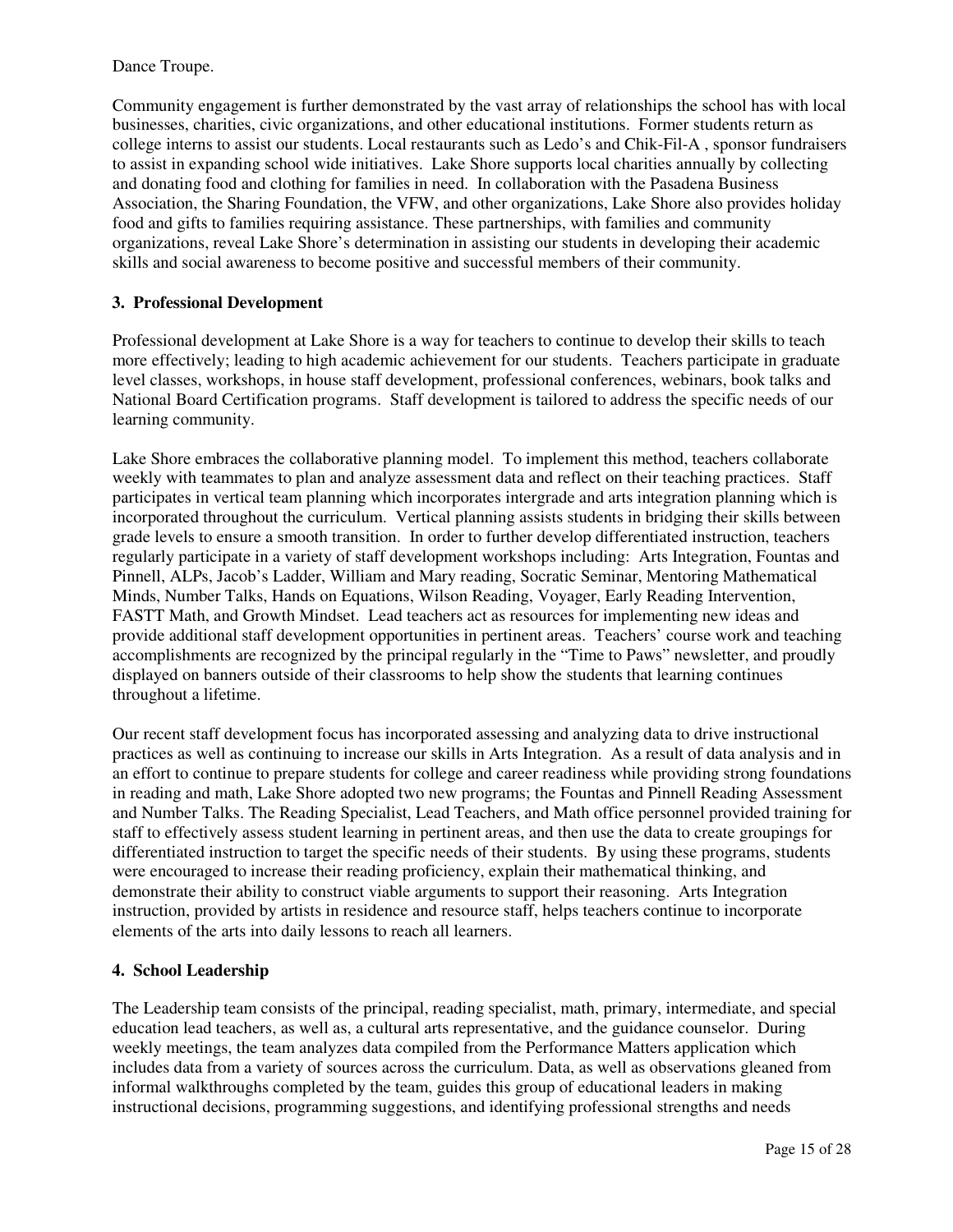throughout the building. This allows the team to provide colleagues with immediate feedback regarding effective instructional practices.

Lake Shore's philosophy focuses on increasing student achievement while fostering positive character traits and perseverance that prepares students for college and career readiness. Lake Shore challenges students with high expectations and rigor across the academic arena. Driven by the school improvement plan along with the principal and the Leadership team, all teachers work toward increasing student achievement. Since all teachers helped to develop the school improvement plan and collaborate regularly, the staff is uniformly invested in promoting student achievement by designing learning that is challenging, meaningful, and creative across the curriculum. Weekly leadership, staff, and team meetings allow collaboration with colleagues, school instructional leaders and the principal, to analyze data and discuss instructional practices as well as possible interventions and applications related specifically to school data.

The principal is a strong advocate of increasing professional knowledge; and staff achievement is regularly celebrated to encourage continued growth. She guides lead teachers through various roles in an effort to further their development as educational leaders. This is accomplished through mentoring staff, increasing exposure to and participation in leadership opportunities such as acting as SLO evaluators, serving as 'teacher in charge', and attending the yearly AACPS leadership conference. The principal fosters leadership in all teachers as is evidenced by several opportunities throughout the year when staff are asked to showcase their specific expertise by providing staff development to demonstrate new strategies and techniques. Staff, who have attended outside professional development and conferences related to current research and techniques, are encouraged to share what they have learned with colleagues to ensure that fellow educators also remain current in their practice.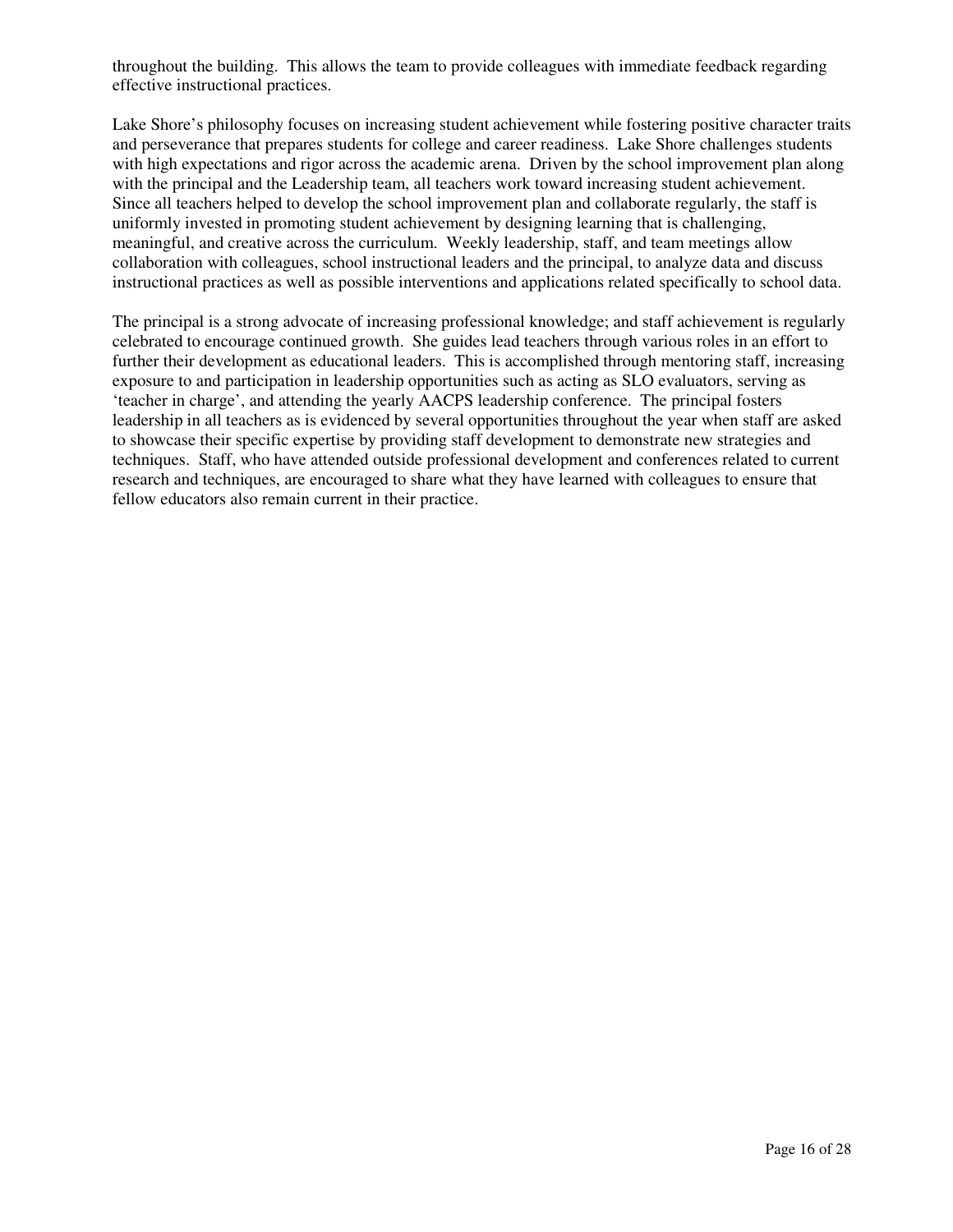# **PART VIII - ASSESSMENT RESULTS**

| <b>Subject:</b> Math                | <b>Test: MSA</b>                      |
|-------------------------------------|---------------------------------------|
| <b>All Students Tested/Grade: 3</b> | <b>Edition/Publication Year: 2014</b> |
| <b>Publisher: Pearson</b>           |                                       |

| School Year                      | 2013-2014       | 2012-2013       | 2011-2012        | 2010-2011        | 2009-2010        |
|----------------------------------|-----------------|-----------------|------------------|------------------|------------------|
| Testing month                    | Mar             | Mar             | Mar              | Mar              | Mar              |
| <b>SCHOOL SCORES*</b>            |                 |                 |                  |                  |                  |
| Proficiency Level 2 and above    | 98              | 96              | 93               | 94               | 96               |
| Proficiency Level 3              | $\overline{35}$ | $\overline{45}$ | $\overline{47}$  | $\overline{34}$  | 37               |
| Number of students tested        | 49              | $\overline{53}$ | $\overline{59}$  | 53               | $\overline{52}$  |
| Percent of total students tested | 100             | 100             | 99               | 100              | 100              |
| Number of students tested with   |                 |                 |                  |                  |                  |
| alternative assessment           |                 |                 |                  |                  |                  |
| % of students tested with        | $\overline{0}$  | $\theta$        | 1                | $\overline{0}$   | $\overline{0}$   |
| alternative assessment           |                 |                 |                  |                  |                  |
| <b>SUBGROUP SCORES</b>           |                 |                 |                  |                  |                  |
| 1. Free and Reduced-Price        |                 |                 |                  |                  |                  |
| Meals/Socio-Economic/            |                 |                 |                  |                  |                  |
| <b>Disadvantaged Students</b>    |                 |                 |                  |                  |                  |
| Proficiency Level 2 and above    | 94              | 95              | 85               | 83               | 100              |
| Proficiency Level 3              | 56              | 36              | 31               | 25               | $\boldsymbol{0}$ |
| Number of students tested        | 18              | 22              | 13               | 12               | $\overline{7}$   |
| 2. Students receiving Special    |                 |                 |                  |                  |                  |
| <b>Education</b>                 |                 |                 |                  |                  |                  |
| Proficiency Level 2 and above    | 100             | 33              | 100              | 100              | 100              |
| Proficiency Level 3              | $\mathbf{0}$    | 33              | 33               | 25               | 14               |
| Number of students tested        | $\overline{4}$  | 3               | 9                | 8                | $\overline{7}$   |
| 3. English Language Learner      |                 |                 |                  |                  |                  |
| <b>Students</b>                  |                 |                 |                  |                  |                  |
| Proficiency Level 2 and above    | 100             | 100             | 100              | $\overline{0}$   | 100              |
| Proficiency Level 3              | $\overline{0}$  | 100             | 100              | $\overline{0}$   | $\boldsymbol{0}$ |
| Number of students tested        | $\mathbf{1}$    | $\mathbf{1}$    | $\mathbf{1}$     | $\boldsymbol{0}$ | $\mathbf{1}$     |
| 4. Hispanic or Latino            |                 |                 |                  |                  |                  |
| <b>Students</b>                  |                 |                 |                  |                  |                  |
| Proficiency Level 2 and above    | 100             | 100             | 100              | 100              | 100              |
| Proficiency Level 3              | 33              | $\overline{0}$  | 100              | 100              | $\boldsymbol{0}$ |
| Number of students tested        | $\overline{3}$  | $\overline{2}$  | 1                | $\overline{2}$   | $\mathbf{1}$     |
| 5. African-American              |                 |                 |                  |                  |                  |
| <b>Students</b>                  |                 |                 |                  |                  |                  |
| Proficiency Level 2 and above    | $\overline{0}$  | 100             | $\mathbf{0}$     | $\theta$         | 100              |
| Proficiency Level 3              | $\overline{0}$  | 33              | $\overline{0}$   | $\overline{0}$   | $\mathbf{0}$     |
| Number of students tested        | $\overline{0}$  | 3               | $\overline{0}$   | $\overline{0}$   | $\mathbf{1}$     |
| <b>6. Asian Students</b>         |                 |                 |                  |                  |                  |
| Proficiency Level 2 and above    | 100             | $\mathbf{0}$    | $\boldsymbol{0}$ | $\mathbf{0}$     | $\overline{0}$   |
| Proficiency Level 3              | $\overline{0}$  | $\mathbf{0}$    | $\overline{0}$   | $\overline{0}$   | $\overline{0}$   |
| Number of students tested        | $\mathbf{1}$    | $\mathbf{0}$    | $\overline{0}$   | $\overline{0}$   | $\overline{0}$   |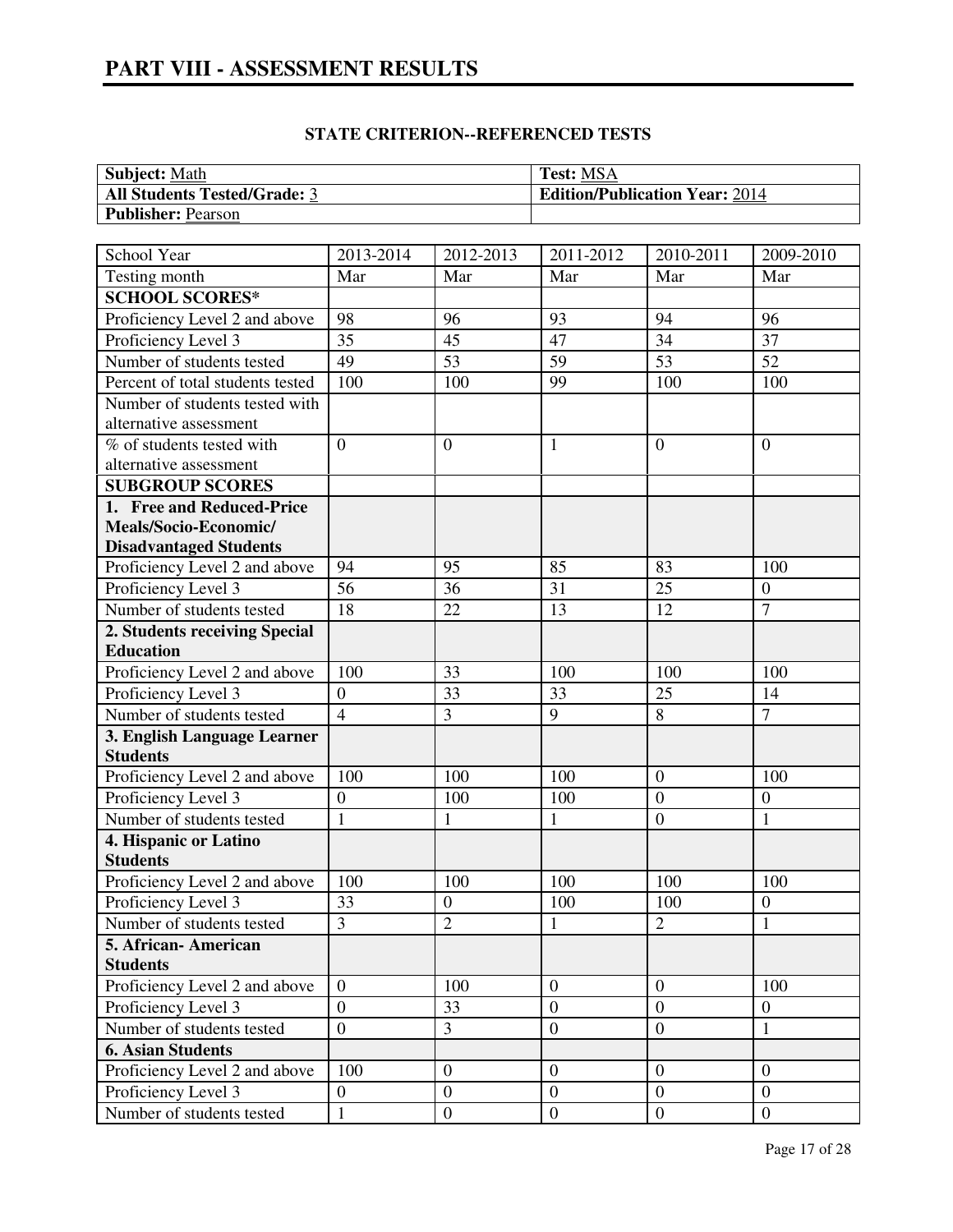| School Year                      | 2013-2014        | 2012-2013        | 2011-2012        | 2010-2011        | 2009-2010        |
|----------------------------------|------------------|------------------|------------------|------------------|------------------|
| 7. American Indian or            |                  |                  |                  |                  |                  |
| <b>Alaska Native Students</b>    |                  |                  |                  |                  |                  |
| Proficiency Level 2 and above    | $\overline{0}$   | $\overline{0}$   | 100              | $\theta$         | $\overline{0}$   |
| Proficiency Level 3              | $\theta$         | $\overline{0}$   | 100              | $\overline{0}$   | $\Omega$         |
| Number of students tested        | $\overline{0}$   | $\mathbf{0}$     | $\mathbf{1}$     | $\boldsymbol{0}$ | $\boldsymbol{0}$ |
| 8. Native Hawaiian or other      |                  |                  |                  |                  |                  |
| <b>Pacific Islander Students</b> |                  |                  |                  |                  |                  |
| Proficiency Level 2 and above    | $\overline{0}$   | $\overline{0}$   | $\overline{0}$   | $\overline{0}$   | $\overline{0}$   |
| Proficiency Level 3              | $\overline{0}$   | $\overline{0}$   | $\overline{0}$   | $\boldsymbol{0}$ | 100              |
| Number of students tested        | $\boldsymbol{0}$ | $\mathbf{0}$     | $\boldsymbol{0}$ | $\boldsymbol{0}$ | $\mathbf{1}$     |
| 9. White Students                |                  |                  |                  |                  |                  |
| Proficiency Level 2 and above    | 98               | 95               | 93               | 96               | 96               |
| Proficiency Level 3              | 36               | 48               | 47               | 33               | 39               |
| Number of students tested        | 45               | 44               | $\overline{55}$  | 49               | 49               |
| 10. Two or More Races            |                  |                  |                  |                  |                  |
| identified Students              |                  |                  |                  |                  |                  |
| Proficiency Level 2 and above    | $\overline{0}$   | 100              | 100              | 50               | $\overline{0}$   |
| Proficiency Level 3              | $\overline{0}$   | 50               | $\boldsymbol{0}$ | $\boldsymbol{0}$ | $\boldsymbol{0}$ |
| Number of students tested        | $\overline{0}$   | $\overline{4}$   | $\overline{2}$   | $\overline{2}$   | $\boldsymbol{0}$ |
| 11. Other 1: Other 1             |                  |                  |                  |                  |                  |
| Proficiency Level 2 and above    | $\overline{0}$   | $\overline{0}$   | $\boldsymbol{0}$ | $\boldsymbol{0}$ | $\boldsymbol{0}$ |
| Proficiency Level 3              | $\mathbf{0}$     | $\boldsymbol{0}$ | $\boldsymbol{0}$ | $\overline{0}$   | $\overline{0}$   |
| Number of students tested        | $\overline{0}$   | $\overline{0}$   | $\overline{0}$   | $\mathbf{0}$     | $\mathbf{0}$     |
| 12. Other 2: Other 2             |                  |                  |                  |                  |                  |
| Proficiency Level 2 and above    | $\overline{0}$   | $\overline{0}$   | $\overline{0}$   | $\overline{0}$   | $\overline{0}$   |
| Proficiency Level 3              | $\overline{0}$   | $\overline{0}$   | $\theta$         | $\overline{0}$   | $\theta$         |
| Number of students tested        | $\overline{0}$   | $\boldsymbol{0}$ | $\overline{0}$   | $\overline{0}$   | $\mathbf{0}$     |
| 13. Other 3: Other 3             |                  |                  |                  |                  |                  |
| Proficiency Level 2 and above    |                  |                  |                  |                  |                  |
| Proficiency Level 3              |                  |                  |                  |                  |                  |
| Number of students tested        |                  |                  |                  |                  |                  |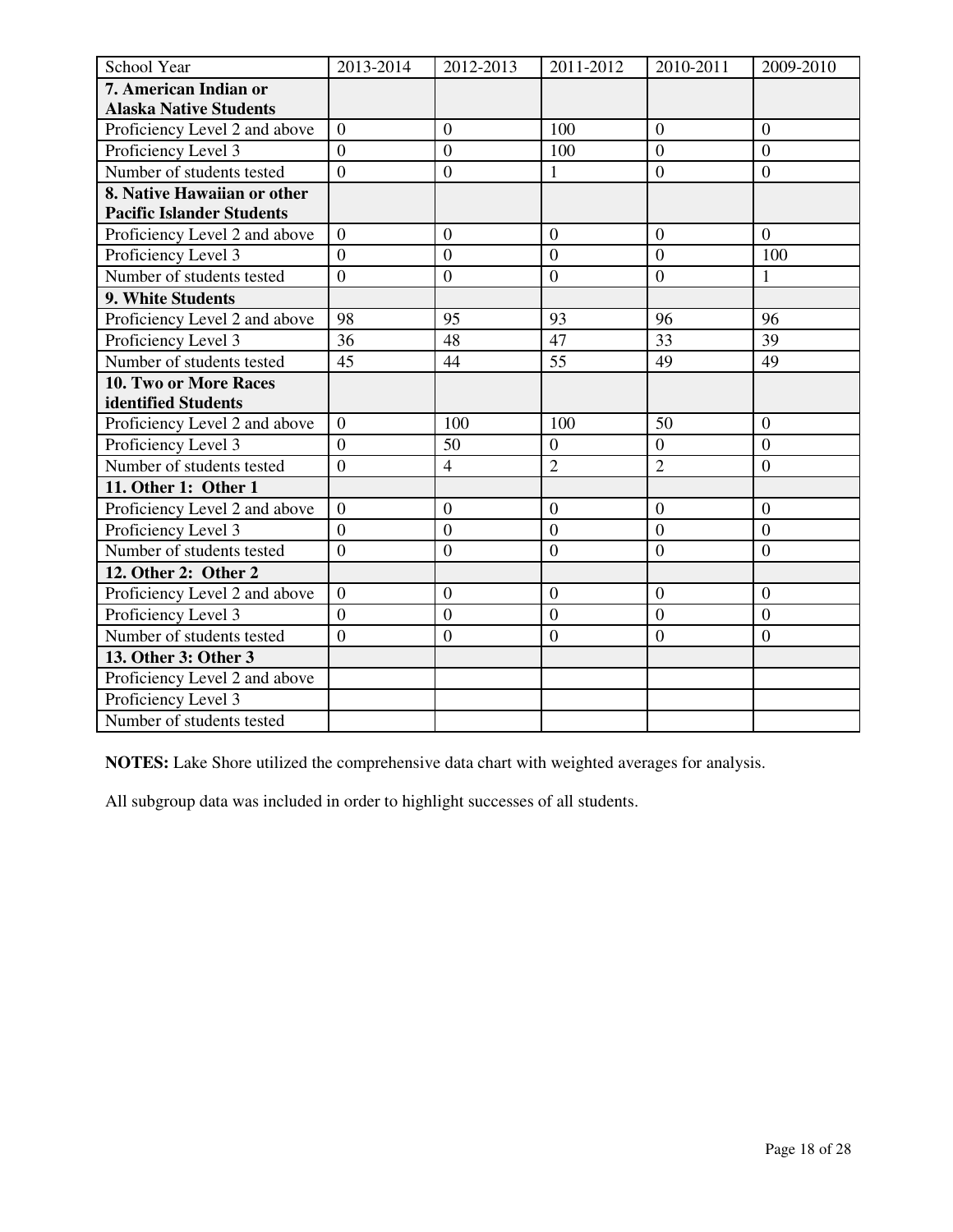| <b>Subject:</b> Math                | <b>Test: MSA</b>                     |
|-------------------------------------|--------------------------------------|
| <b>All Students Tested/Grade: 4</b> | <b>Edition/Publication Year: N/A</b> |
| <b>Publisher: Pearson</b>           |                                      |

| School Year                                            | 2013-2014        | 2012-2013        | 2011-2012        | 2010-2011        | 2009-2010        |
|--------------------------------------------------------|------------------|------------------|------------------|------------------|------------------|
| Testing month                                          | Mar              | Mar              | Mar              | Mar              | Mar              |
| <b>SCHOOL SCORES*</b>                                  |                  |                  |                  |                  |                  |
| Proficiency Level 2 and above                          | 94               | 97               | 95               | 95               | 94               |
| Proficiency Level 3                                    | 25               | 52               | 55               | 62               | 58               |
| Number of students tested                              | $\overline{51}$  | $\overline{58}$  | 63               | 58               | 52               |
| Percent of total students tested                       | 100              | 100              | 100              | 100              | 100              |
| Number of students tested with                         |                  |                  |                  |                  |                  |
| alternative assessment                                 |                  |                  |                  |                  |                  |
| % of students tested with                              | $\theta$         | $\overline{0}$   | $\overline{0}$   | $\mathbf{0}$     | $\theta$         |
| alternative assessment                                 |                  |                  |                  |                  |                  |
| <b>SUBGROUP SCORES</b>                                 |                  |                  |                  |                  |                  |
| 1. Free and Reduced-Price                              |                  |                  |                  |                  |                  |
| Meals/Socio-Economic/                                  |                  |                  |                  |                  |                  |
| <b>Disadvantaged Students</b>                          |                  |                  |                  |                  |                  |
| Proficiency Level 2 and above                          | 83               | 93               | 91               | 73               | 81               |
| Proficiency Level 3                                    | 11               | 36               | 32               | 18               | 38               |
| Number of students tested                              | 18               | 14               | 22               | 11               | 16               |
| 2. Students receiving Special                          |                  |                  |                  |                  |                  |
| <b>Education</b>                                       |                  |                  |                  |                  |                  |
| Proficiency Level 2 and above                          | 33               | 78               | 100              | 100              | 75               |
| Proficiency Level 3                                    | $\overline{0}$   | 33               | 44               | 29               | 25               |
| Number of students tested                              | $\overline{3}$   | 9                | 9                | $\overline{7}$   | 8                |
| 3. English Language Learner                            |                  |                  |                  |                  |                  |
| <b>Students</b>                                        |                  |                  |                  |                  |                  |
| Proficiency Level 2 and above                          | 100              | $\overline{0}$   | $\mathbf{0}$     | $\boldsymbol{0}$ | $\theta$         |
| Proficiency Level 3                                    | $\overline{0}$   | $\boldsymbol{0}$ | $\boldsymbol{0}$ | $\overline{0}$   | $\overline{0}$   |
| Number of students tested                              | $\mathbf{1}$     | $\boldsymbol{0}$ | $\boldsymbol{0}$ | $\overline{0}$   | $\boldsymbol{0}$ |
| 4. Hispanic or Latino                                  |                  |                  |                  |                  |                  |
| <b>Students</b>                                        |                  |                  |                  |                  |                  |
| Proficiency Level 2 and above                          | 100              | 100              | 100              | 100              | 100              |
| Proficiency Level 3                                    | $\boldsymbol{0}$ | $\mathbf{0}$     | 100              | 100              | 50               |
| Number of students tested                              | $\overline{2}$   | $\mathbf{1}$     | $\overline{2}$   | $\mathbf{1}$     | $\overline{2}$   |
| 5. African - American                                  |                  |                  |                  |                  |                  |
| <b>Students</b>                                        | 100              | $\theta$         |                  | $\overline{0}$   | 100              |
| Proficiency Level 2 and above<br>Proficiency Level 3   |                  | $\boldsymbol{0}$ | 100<br>67        | $\overline{0}$   |                  |
|                                                        | $\boldsymbol{0}$ |                  |                  |                  | $\boldsymbol{0}$ |
| Number of students tested                              | $\overline{2}$   | $\overline{0}$   | $\mathfrak{Z}$   | $\overline{0}$   | $\overline{3}$   |
| <b>6. Asian Students</b>                               |                  |                  |                  |                  |                  |
| Proficiency Level 2 and above                          | $\overline{0}$   | $\boldsymbol{0}$ | $\overline{0}$   | 100              | $\theta$         |
| Proficiency Level 3                                    | $\overline{0}$   | $\boldsymbol{0}$ | $\mathbf{0}$     | $\overline{0}$   | $\boldsymbol{0}$ |
| Number of students tested                              | $\boldsymbol{0}$ | $\boldsymbol{0}$ | $\overline{0}$   | 1                | $\mathbf{0}$     |
| 7. American Indian or<br><b>Alaska Native Students</b> |                  |                  |                  |                  |                  |
| Proficiency Level 2 and above                          | $\overline{0}$   | 100              | $\overline{0}$   | $\boldsymbol{0}$ | 100              |
| Proficiency Level 3                                    | $\overline{0}$   | 100              | $\overline{0}$   | $\overline{0}$   | $\overline{0}$   |
|                                                        |                  |                  |                  |                  |                  |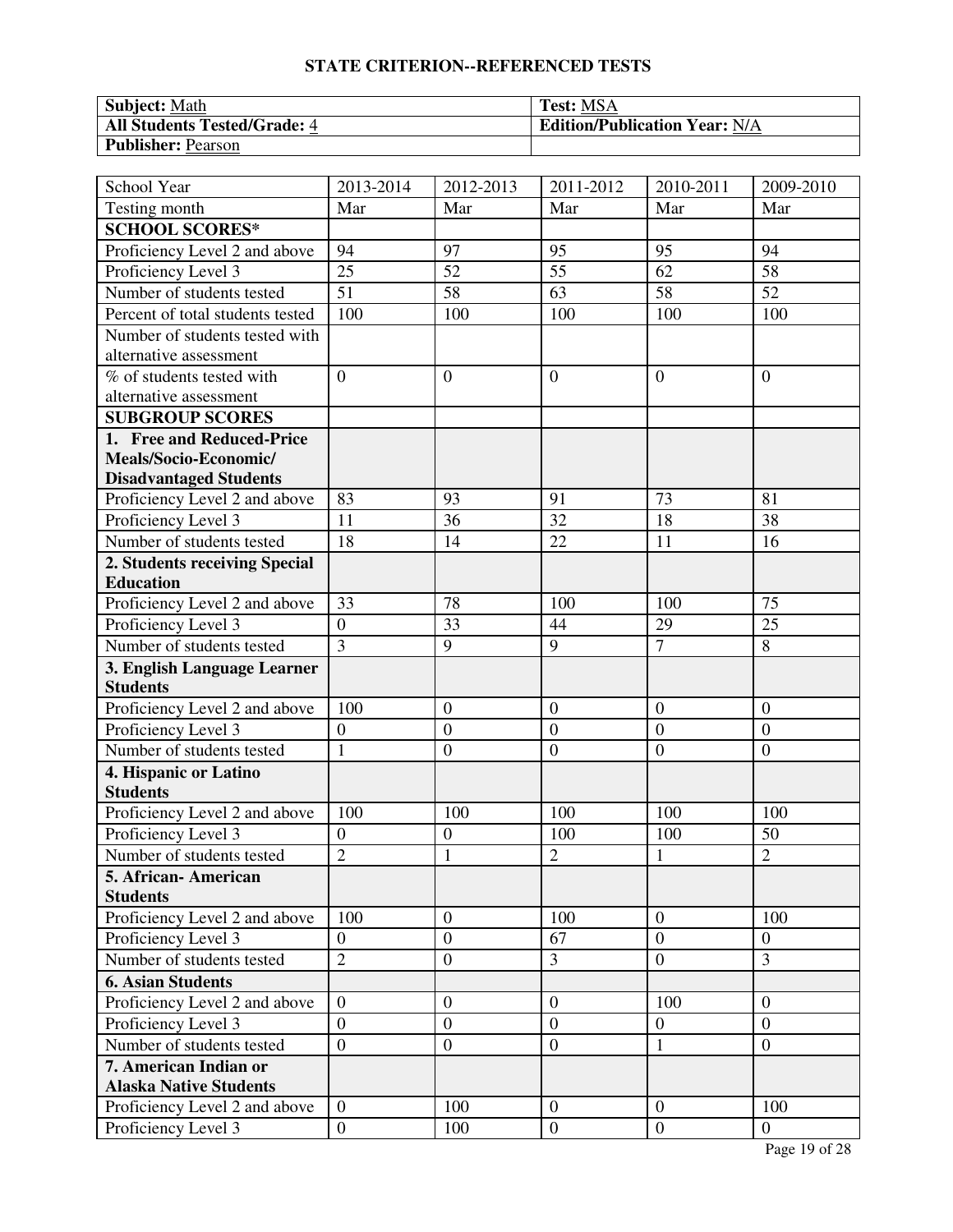| School Year                      | 2013-2014      | 2012-2013        | 2011-2012      | 2010-2011      | 2009-2010        |
|----------------------------------|----------------|------------------|----------------|----------------|------------------|
| Number of students tested        | $\overline{0}$ |                  | $\overline{0}$ | $\overline{0}$ |                  |
| 8. Native Hawaiian or other      |                |                  |                |                |                  |
| <b>Pacific Islander Students</b> |                |                  |                |                |                  |
| Proficiency Level 2 and above    | $\theta$       | $\overline{0}$   | $\Omega$       | $\overline{0}$ | 50               |
| Proficiency Level 3              | $\theta$       | $\overline{0}$   | $\theta$       | $\overline{0}$ | 50               |
| Number of students tested        | $\overline{0}$ | $\boldsymbol{0}$ | $\mathbf{0}$   | $\overline{0}$ | $\overline{2}$   |
| 9. White Students                |                |                  |                |                |                  |
| Proficiency Level 2 and above    | 95             | 96               | 96             | 95             | 95               |
| Proficiency Level 3              | 28             | 55               | 56             | 62             | 63               |
| Number of students tested        | 43             | 53               | 55             | 55             | 59               |
| <b>10. Two or More Races</b>     |                |                  |                |                |                  |
| identified Students              |                |                  |                |                |                  |
| Proficiency Level 2 and above    | 75             | 100              | 67             | 100            | $\overline{0}$   |
| Proficiency Level 3              | 25             | $\overline{0}$   | $\overline{0}$ | 100            | $\boldsymbol{0}$ |
| Number of students tested        | $\overline{4}$ | 3                | $\overline{3}$ | 1              | $\overline{0}$   |
| 11. Other 1: Other 1             |                |                  |                |                |                  |
| Proficiency Level 2 and above    |                |                  |                |                |                  |
| Proficiency Level 3              |                |                  |                |                |                  |
| Number of students tested        |                |                  |                |                |                  |
| 12. Other 2: Other 2             |                |                  |                |                |                  |
| Proficiency Level 2 and above    |                |                  |                |                |                  |
| Proficiency Level 3              |                |                  |                |                |                  |
| Number of students tested        |                |                  |                |                |                  |
| 13. Other 3: Other 3             |                |                  |                |                |                  |
| Proficiency Level 2 and above    |                |                  |                |                |                  |
| Proficiency Level 3              |                |                  |                |                |                  |
| Number of students tested        |                |                  |                |                |                  |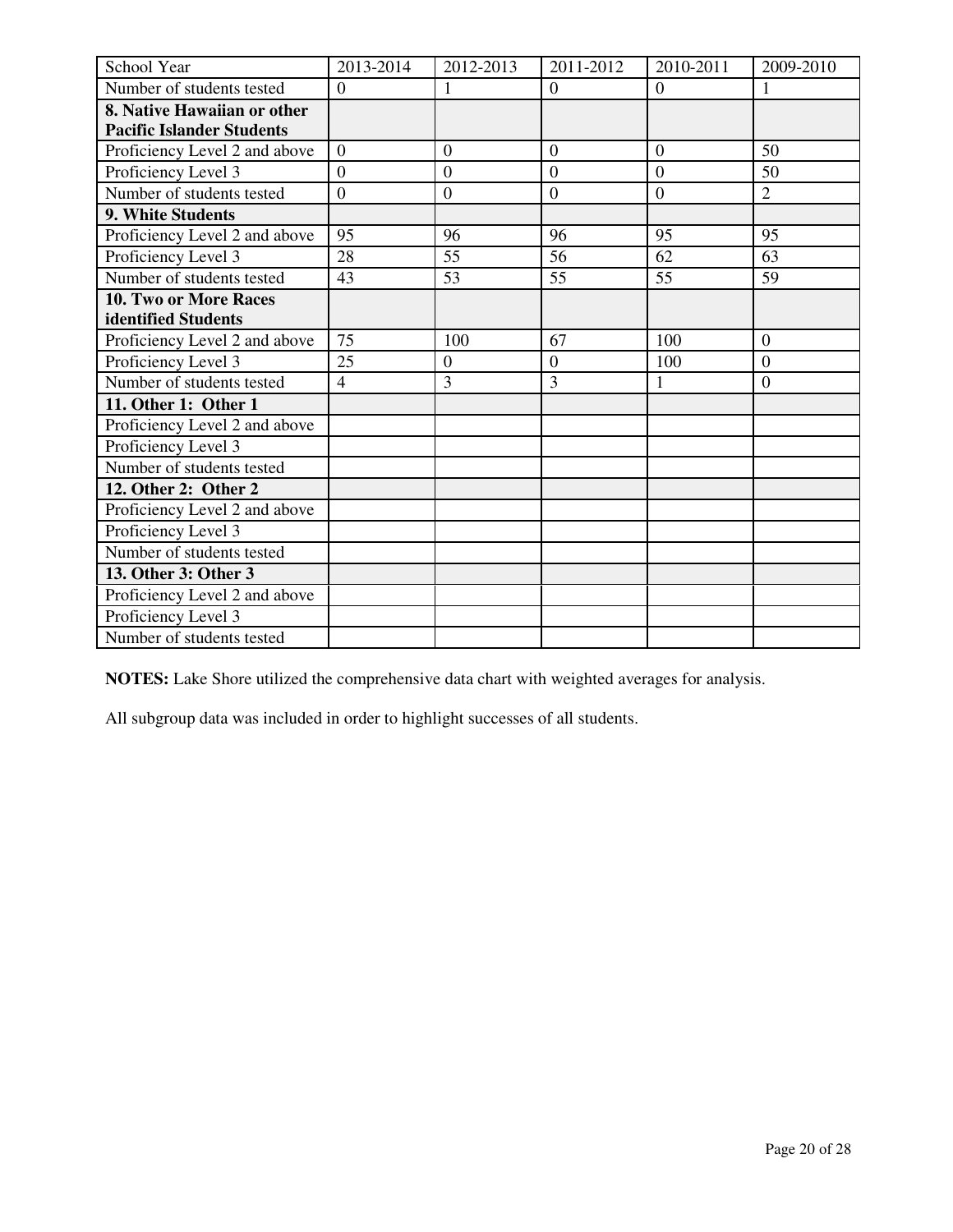| <b>Subject: Math</b>                | <b>Test: MSA</b>                     |
|-------------------------------------|--------------------------------------|
| <b>All Students Tested/Grade: 5</b> | <b>Edition/Publication Year: N/A</b> |
| <b>Publisher: Pearson</b>           |                                      |

| School Year                      | 2013-2014      | 2012-2013        | 2011-2012        | 2010-2011        | 2009-2010        |
|----------------------------------|----------------|------------------|------------------|------------------|------------------|
| Testing month                    | Mar            | Mar              | Mar              | Mar              | Mar              |
| <b>SCHOOL SCORES*</b>            |                |                  |                  |                  |                  |
| Proficiency Level 2 and above    | 88             | 87               | 91               | 89               | 96               |
| Proficiency Level 3              | 27             | 26               | 32               | 23               | 35               |
| Number of students tested        | 60             | 53               | 65               | $\overline{74}$  | 51               |
| Percent of total students tested | 100            | 100              | 100              | 100              | 100              |
| Number of students tested with   |                |                  |                  |                  |                  |
| alternative assessment           |                |                  |                  |                  |                  |
| % of students tested with        | $\overline{0}$ | $\overline{0}$   | $\overline{0}$   | $\overline{0}$   | $\theta$         |
| alternative assessment           |                |                  |                  |                  |                  |
| <b>SUBGROUP SCORES</b>           |                |                  |                  |                  |                  |
| 1. Free and Reduced-Price        |                |                  |                  |                  |                  |
| Meals/Socio-Economic/            |                |                  |                  |                  |                  |
| <b>Disadvantaged Students</b>    |                |                  |                  |                  |                  |
| Proficiency Level 2 and above    | 75             | 86               | 75               | 81               | 81               |
| Proficiency Level 3              | 13             | 14               | 6                | $\overline{5}$   | 38               |
| Number of students tested        | 16             | 21               | 16               | 21               | 8                |
| 2. Students receiving Special    |                |                  |                  |                  |                  |
| <b>Education</b>                 |                |                  |                  |                  |                  |
| Proficiency Level 2 and above    | 64             | 67               | 57               | 71               | 100              |
| Proficiency Level 3              | 9              | $\boldsymbol{0}$ | 29               | 29               | 13               |
| Number of students tested        | 11             | 6                | $\overline{7}$   | $\overline{7}$   | 8                |
| 3. English Language Learner      |                |                  |                  |                  |                  |
| <b>Students</b>                  |                |                  |                  |                  |                  |
| Proficiency Level 2 and above    | $\overline{0}$ | $\boldsymbol{0}$ | $\mathbf{0}$     | $\boldsymbol{0}$ | $\overline{0}$   |
| Proficiency Level 3              | $\overline{0}$ | $\boldsymbol{0}$ | $\mathbf{0}$     | $\overline{0}$   | $\overline{0}$   |
| Number of students tested        | $\overline{0}$ | $\boldsymbol{0}$ | $\boldsymbol{0}$ | $\overline{0}$   | $\theta$         |
| 4. Hispanic or Latino            |                |                  |                  |                  |                  |
| <b>Students</b>                  |                |                  |                  |                  |                  |
| Proficiency Level 2 and above    | 100            | 100              | 100              | 100              | 100              |
| Proficiency Level 3              | $\overline{0}$ | 50               | $\mathbf{0}$     | 33               | 67               |
| Number of students tested        | $\mathbf{1}$   | $\overline{2}$   | $\mathbf{1}$     | 3                | 3                |
| 5. African- American             |                |                  |                  |                  |                  |
| <b>Students</b>                  |                |                  |                  |                  |                  |
| Proficiency Level 2 and above    | $\overline{0}$ | 100              | $\mathbf{0}$     | 67               | 100              |
| Proficiency Level 3              | $\overline{0}$ | $\boldsymbol{0}$ | $\mathbf{0}$     | $\overline{0}$   | $\boldsymbol{0}$ |
| Number of students tested        | $\overline{0}$ | 3                | $\overline{0}$   | $\overline{3}$   | $\mathbf{1}$     |
| <b>6. Asian Students</b>         |                |                  |                  |                  |                  |
| Proficiency Level 2 and above    | $\overline{0}$ | $\boldsymbol{0}$ | 100              | 50               | 100              |
| Proficiency Level 3              | $\overline{0}$ | $\boldsymbol{0}$ | $\mathbf{0}$     | 50               | $\boldsymbol{0}$ |
| Number of students tested        | $\overline{0}$ | $\boldsymbol{0}$ | $\mathbf{1}$     | $\overline{2}$   | $\mathbf{1}$     |
| 7. American Indian or            |                |                  |                  |                  |                  |
| <b>Alaska Native Students</b>    |                |                  |                  |                  |                  |
| Proficiency Level 2 and above    | 100            | $\overline{0}$   | $\overline{0}$   | 100              | $\theta$         |
| Proficiency Level 3              | 100            | $\boldsymbol{0}$ | $\boldsymbol{0}$ | $\overline{0}$   | $\overline{0}$   |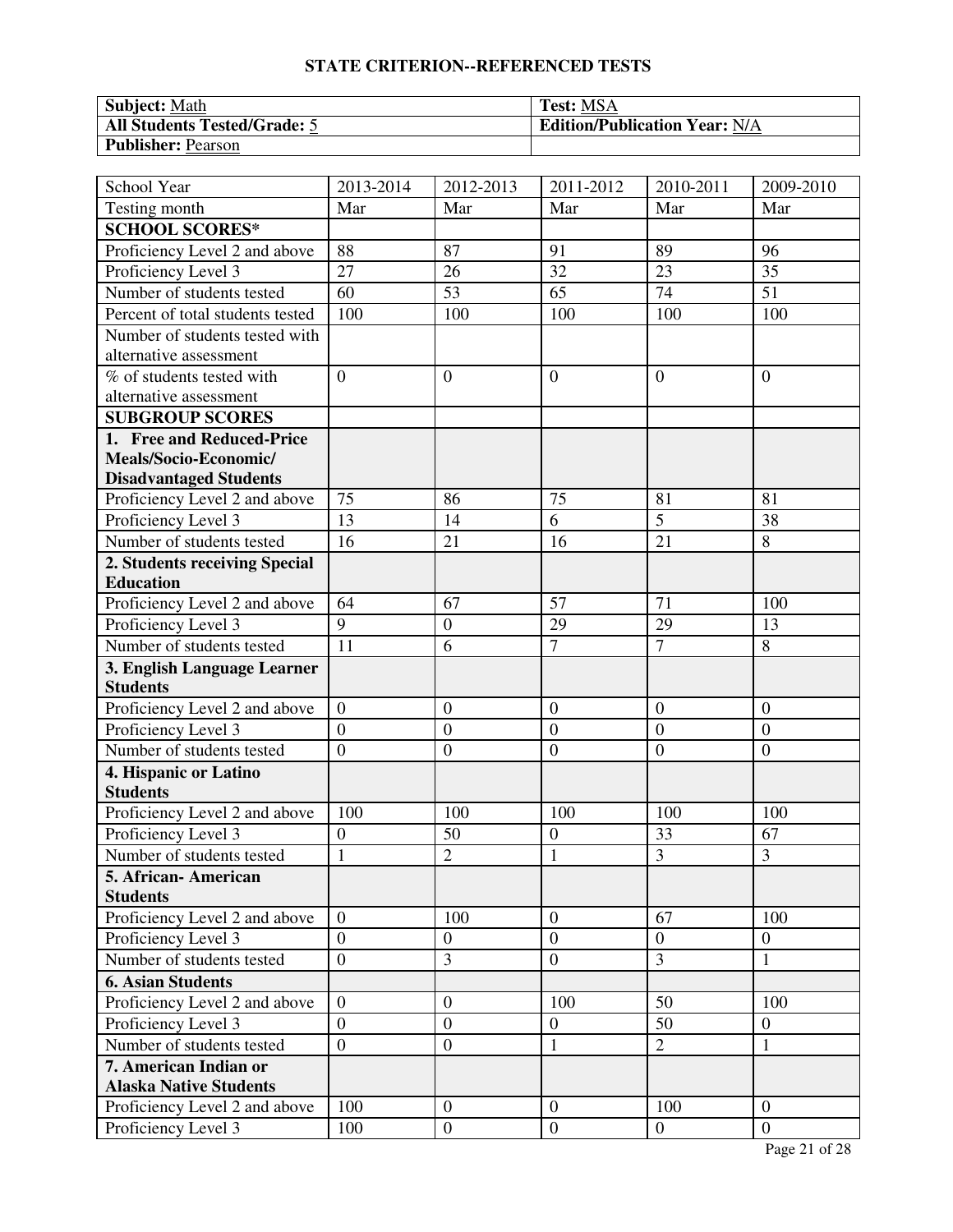| School Year                      | 2013-2014      | 2012-2013        | 2011-2012      | 2010-2011        | 2009-2010        |
|----------------------------------|----------------|------------------|----------------|------------------|------------------|
| Number of students tested        |                | $\overline{0}$   | $\overline{0}$ |                  | $\Omega$         |
| 8. Native Hawaiian or other      |                |                  |                |                  |                  |
| <b>Pacific Islander Students</b> |                |                  |                |                  |                  |
| Proficiency Level 2 and above    | $\theta$       | $\overline{0}$   | $\Omega$       | $\overline{0}$   | $\overline{0}$   |
| Proficiency Level 3              | $\theta$       | $\overline{0}$   | $\theta$       | $\overline{0}$   | $\overline{0}$   |
| Number of students tested        | $\overline{0}$ | $\boldsymbol{0}$ | $\mathbf{0}$   | $\overline{0}$   | $\boldsymbol{0}$ |
| 9. White Students                |                |                  |                |                  |                  |
| Proficiency Level 2 and above    | 91             | 87               | 90             | 91               | 96               |
| Proficiency Level 3              | 27             | 30               | 34             | 23               | 35               |
| Number of students tested        | 55             | 44               | 61             | 65               | 46               |
| <b>10. Two or More Races</b>     |                |                  |                |                  |                  |
| identified Students              |                |                  |                |                  |                  |
| Proficiency Level 2 and above    | 33             | 50               | 100            | $\overline{0}$   | $\overline{0}$   |
| Proficiency Level 3              | $\overline{0}$ | $\boldsymbol{0}$ | $\overline{0}$ | $\boldsymbol{0}$ | $\boldsymbol{0}$ |
| Number of students tested        | $\overline{3}$ | $\overline{4}$   | $\overline{2}$ | $\overline{0}$   | $\overline{0}$   |
| 11. Other 1: Other 1             |                |                  |                |                  |                  |
| Proficiency Level 2 and above    |                |                  |                |                  |                  |
| Proficiency Level 3              |                |                  |                |                  |                  |
| Number of students tested        |                |                  |                |                  |                  |
| 12. Other 2: Other 2             |                |                  |                |                  |                  |
| Proficiency Level 2 and above    |                |                  |                |                  |                  |
| Proficiency Level 3              |                |                  |                |                  |                  |
| Number of students tested        |                |                  |                |                  |                  |
| 13. Other 3: Other 3             |                |                  |                |                  |                  |
| Proficiency Level 2 and above    |                |                  |                |                  |                  |
| Proficiency Level 3              |                |                  |                |                  |                  |
| Number of students tested        |                |                  |                |                  |                  |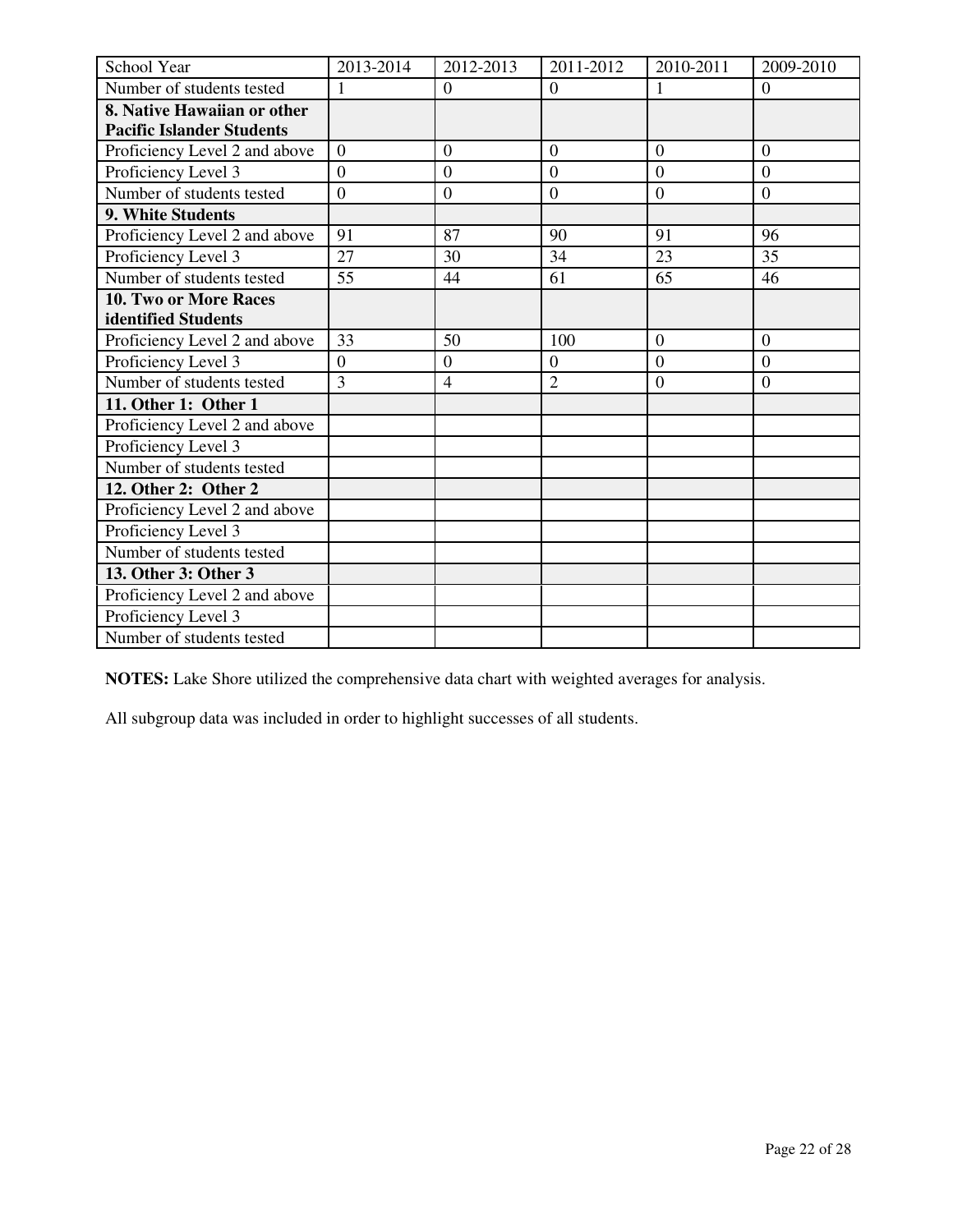| <b>Subject:</b> Reading/ELA         | <b>Test: MSA</b>                     |
|-------------------------------------|--------------------------------------|
| <b>All Students Tested/Grade: 3</b> | <b>Edition/Publication Year: N/A</b> |
| <b>Publisher: Pearson</b>           |                                      |

| School Year                      | 2013-2014        | 2012-2013        | 2011-2012      | 2010-2011        | 2009-2010        |
|----------------------------------|------------------|------------------|----------------|------------------|------------------|
| Testing month                    | Mar              | Mar              | Mar            | Mar              | Mar              |
| <b>SCHOOL SCORES*</b>            |                  |                  |                |                  |                  |
| Proficiency Level 2 and above    | 100              | 94               | 93             | 91               | 88               |
| Proficiency Level 3              | 33               | 28               | 25             | 15               | 21               |
| Number of students tested        | 24               | 53               | 59             | 53               | 52               |
| Percent of total students tested | 50               | 100              | 100            | 100              | 100              |
| Number of students tested with   |                  |                  |                |                  |                  |
| alternative assessment           |                  |                  |                |                  |                  |
| % of students tested with        | $\overline{0}$   | $\overline{0}$   | $\overline{0}$ | $\overline{0}$   | $\theta$         |
| alternative assessment           |                  |                  |                |                  |                  |
| <b>SUBGROUP SCORES</b>           |                  |                  |                |                  |                  |
| 1. Free and Reduced-Price        |                  |                  |                |                  |                  |
| Meals/Socio-Economic/            |                  |                  |                |                  |                  |
| <b>Disadvantaged Students</b>    |                  |                  |                |                  |                  |
| Proficiency Level 2 and above    | 100              | 95               | 85             | 67               | 86               |
| Proficiency Level 3              | 11               | 23               | $\overline{0}$ | $\overline{0}$   | $\overline{0}$   |
| Number of students tested        | 9                | 22               | 13             | 12               | $\overline{7}$   |
| 2. Students receiving Special    |                  |                  |                |                  |                  |
| <b>Education</b>                 |                  |                  |                |                  |                  |
| Proficiency Level 2 and above    | 100              | 67               | 100            | 100              | 71               |
| Proficiency Level 3              | 33               | $\boldsymbol{0}$ | 11             | 13               | $\overline{0}$   |
| Number of students tested        | $\overline{3}$   | 3                | 9              | 8                | $\overline{7}$   |
| 3. English Language Learner      |                  |                  |                |                  |                  |
| <b>Students</b>                  |                  |                  |                |                  |                  |
| Proficiency Level 2 and above    | $\boldsymbol{0}$ | $\overline{0}$   | 100            | $\boldsymbol{0}$ | 100              |
| Proficiency Level 3              | $\overline{0}$   | $\mathbf{0}$     | 100            | $\overline{0}$   | $\overline{0}$   |
| Number of students tested        | $\overline{0}$   | $\overline{0}$   | $\mathbf{1}$   | $\overline{0}$   | $\mathbf{1}$     |
| 4. Hispanic or Latino            |                  |                  |                |                  |                  |
| <b>Students</b>                  |                  |                  |                |                  |                  |
| Proficiency Level 2 and above    | 100              | 100              | 100            | 100              | 100              |
| Proficiency Level 3              | 100              | 100              | 100            | 50               | 100              |
| Number of students tested        | $\mathbf{1}$     | $\overline{2}$   | $\mathbf{1}$   | $\overline{2}$   | $\mathbf{1}$     |
| 5. African-American              |                  |                  |                |                  |                  |
| <b>Students</b>                  |                  |                  |                |                  |                  |
| Proficiency Level 2 and above    | $\mathbf{0}$     | 100              | $\overline{0}$ | $\overline{0}$   | 100              |
| Proficiency Level 3              | $\overline{0}$   | $\boldsymbol{0}$ | $\mathbf{0}$   | $\overline{0}$   | $\boldsymbol{0}$ |
| Number of students tested        | $\boldsymbol{0}$ | 3                | $\overline{0}$ | $\boldsymbol{0}$ | $\mathbf{1}$     |
| <b>6. Asian Students</b>         |                  |                  |                |                  |                  |
| Proficiency Level 2 and above    | $\overline{0}$   | $\overline{0}$   | $\overline{0}$ | $\overline{0}$   | 100              |
| Proficiency Level 3              | $\overline{0}$   | $\boldsymbol{0}$ | $\overline{0}$ | $\overline{0}$   | $\overline{0}$   |
| Number of students tested        | $\overline{0}$   | $\boldsymbol{0}$ | $\overline{0}$ | $\boldsymbol{0}$ | 1                |
| 7. American Indian or            |                  |                  |                |                  |                  |
| <b>Alaska Native Students</b>    |                  |                  |                |                  |                  |
| Proficiency Level 2 and above    | $\overline{0}$   | $\boldsymbol{0}$ | 100            | $\overline{0}$   | $\boldsymbol{0}$ |
| Proficiency Level 3              | $\overline{0}$   | $\boldsymbol{0}$ | $\mathbf{0}$   | $\overline{0}$   | $\overline{0}$   |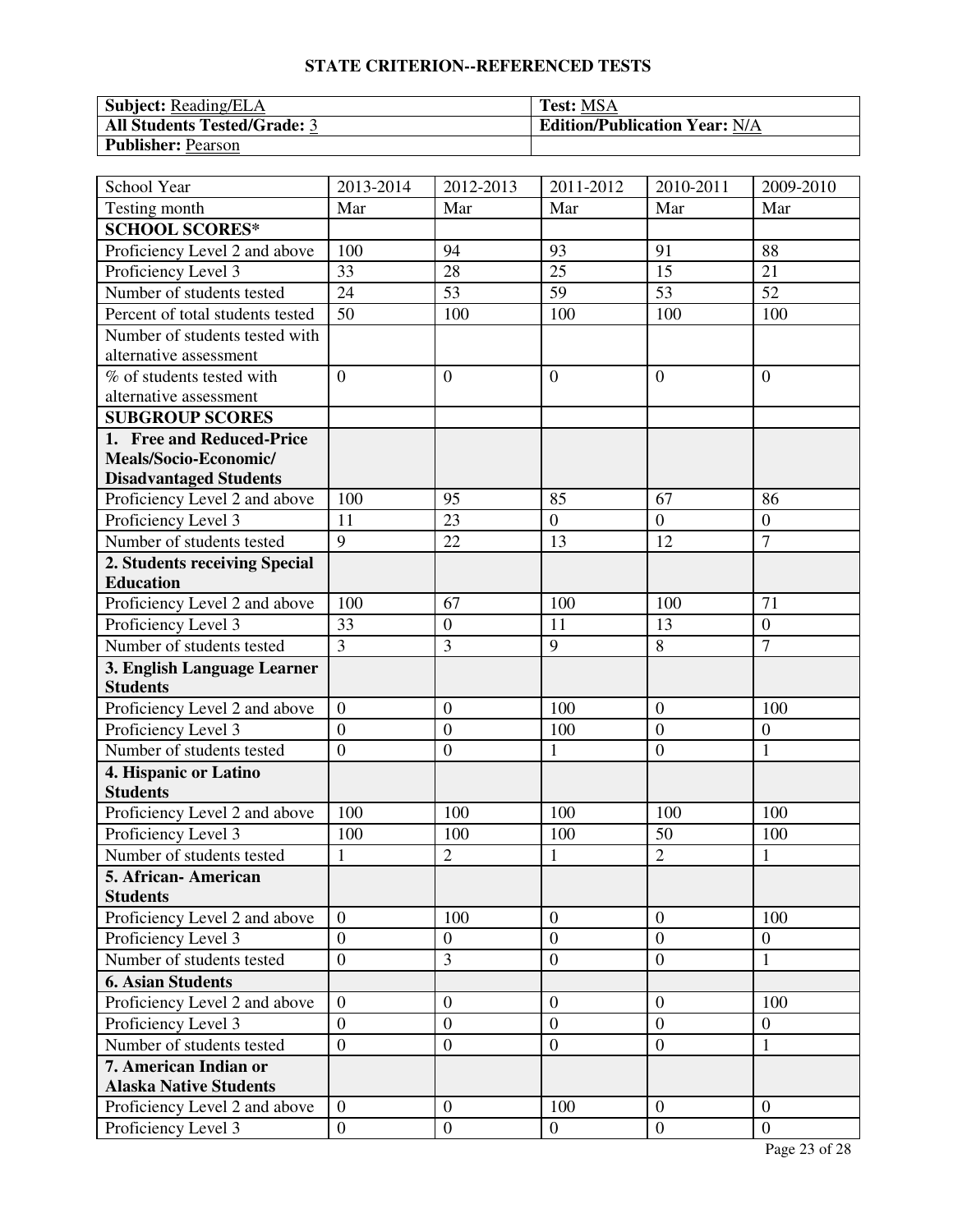| School Year                      | 2013-2014      | 2012-2013        | 2011-2012      | 2010-2011        | 2009-2010        |
|----------------------------------|----------------|------------------|----------------|------------------|------------------|
| Number of students tested        | $\overline{0}$ | $\overline{0}$   |                | $\overline{0}$   | $\overline{0}$   |
| 8. Native Hawaiian or other      |                |                  |                |                  |                  |
| <b>Pacific Islander Students</b> |                |                  |                |                  |                  |
| Proficiency Level 2 and above    | $\theta$       | $\overline{0}$   | $\Omega$       | $\overline{0}$   | 100              |
| Proficiency Level 3              | $\theta$       | $\overline{0}$   | $\theta$       | $\overline{0}$   | $\overline{0}$   |
| Number of students tested        | $\overline{0}$ | $\boldsymbol{0}$ | $\mathbf{0}$   | $\theta$         | $\mathbf{1}$     |
| 9. White Students                |                |                  |                |                  |                  |
| Proficiency Level 2 and above    | 100            | 93               | 93             | 94               | 88               |
| Proficiency Level 3              | 30             | 27               | 25             | 14               | 20               |
| Number of students tested        | 23             | 44               | 55             | 49               | 49               |
| <b>10. Two or More Races</b>     |                |                  |                |                  |                  |
| identified Students              |                |                  |                |                  |                  |
| Proficiency Level 2 and above    | $\overline{0}$ | 100              | 100            | $\theta$         | $\overline{0}$   |
| Proficiency Level 3              | $\overline{0}$ | 25               | $\overline{0}$ | $\boldsymbol{0}$ | $\boldsymbol{0}$ |
| Number of students tested        | $\overline{0}$ | $\overline{4}$   | $\overline{2}$ | $\overline{2}$   | $\overline{0}$   |
| 11. Other 1: Other 1             |                |                  |                |                  |                  |
| Proficiency Level 2 and above    |                |                  |                |                  |                  |
| Proficiency Level 3              |                |                  |                |                  |                  |
| Number of students tested        |                |                  |                |                  |                  |
| 12. Other 2: Other 2             |                |                  |                |                  |                  |
| Proficiency Level 2 and above    |                |                  |                |                  |                  |
| Proficiency Level 3              |                |                  |                |                  |                  |
| Number of students tested        |                |                  |                |                  |                  |
| 13. Other 3: Other 3             |                |                  |                |                  |                  |
| Proficiency Level 2 and above    |                |                  |                |                  |                  |
| Proficiency Level 3              |                |                  |                |                  |                  |
| Number of students tested        |                |                  |                |                  |                  |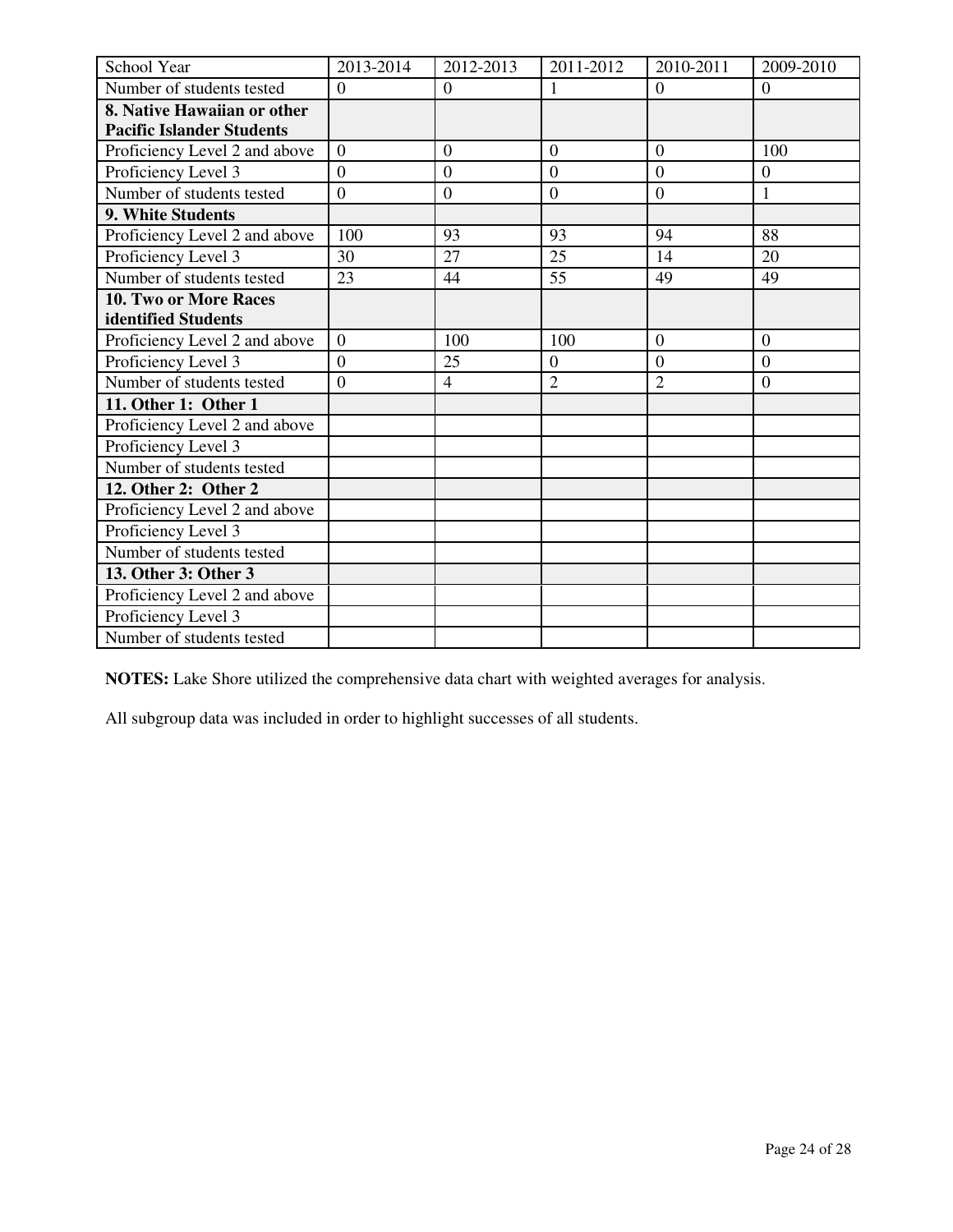| <b>Subject: Reading/ELA</b>         | <b>Test: MSA</b>                     |
|-------------------------------------|--------------------------------------|
| <b>All Students Tested/Grade: 4</b> | <b>Edition/Publication Year: N/A</b> |
| <b>Publisher: Pearson</b>           |                                      |

| School Year                                      | 2013-2014               | 2012-2013                      | 2011-2012        | 2010-2011        | 2009-2010        |
|--------------------------------------------------|-------------------------|--------------------------------|------------------|------------------|------------------|
| Testing month                                    | Mar                     | Mar                            | Mar              | Mar              | Mar              |
| <b>SCHOOL SCORES*</b>                            |                         |                                |                  |                  |                  |
| Proficiency Level 2 and above                    | 98                      | 98                             | 90               | 98               | 94               |
| Proficiency Level 3                              | 20                      | 28                             | 37               | 24               | 15               |
| Number of students tested                        | $\overline{51}$         | 58                             | 63               | 58               |                  |
| Percent of total students tested                 | 100                     | 100                            | 100              | 100              | 100              |
| Number of students tested with                   |                         |                                |                  |                  |                  |
| alternative assessment                           |                         |                                |                  |                  |                  |
| % of students tested with                        | $\overline{0}$          | $\overline{0}$                 | $\overline{0}$   | $\overline{0}$   | $\overline{0}$   |
| alternative assessment                           |                         |                                |                  |                  |                  |
| <b>SUBGROUP SCORES</b>                           |                         |                                |                  |                  |                  |
| 1. Free and Reduced-Price                        |                         |                                |                  |                  |                  |
| Meals/Socio-Economic/                            |                         |                                |                  |                  |                  |
| <b>Disadvantaged Students</b>                    |                         |                                |                  |                  |                  |
| Proficiency Level 2 and above                    | 94                      | 100                            | 77               | 100              | 88               |
| Proficiency Level 3                              | 17                      | 29                             | 32               | 9                | 13               |
| Number of students tested                        | 18                      | 14                             | 22               | 11               | 11               |
| 2. Students receiving Special                    |                         |                                |                  |                  |                  |
| <b>Education</b>                                 |                         |                                |                  |                  |                  |
| Proficiency Level 2 and above                    | 67                      | 100                            | 100              | 100              | 100              |
| Proficiency Level 3                              | $\boldsymbol{0}$        | 11                             | 11               | $\boldsymbol{0}$ | 13               |
| Number of students tested                        | $\overline{3}$          | 9                              | 9                | $\overline{7}$   | $\overline{7}$   |
| 3. English Language Learner                      |                         |                                |                  |                  |                  |
| <b>Students</b>                                  |                         | $\overline{0}$                 | $\overline{0}$   | $\overline{0}$   | $\overline{0}$   |
| Proficiency Level 2 and above                    | 100<br>$\boldsymbol{0}$ |                                | $\mathbf{0}$     | $\overline{0}$   | $\overline{0}$   |
| Proficiency Level 3<br>Number of students tested | $\mathbf{1}$            | $\overline{0}$<br>$\mathbf{0}$ | $\boldsymbol{0}$ | $\boldsymbol{0}$ | $\boldsymbol{0}$ |
|                                                  |                         |                                |                  |                  |                  |
| 4. Hispanic or Latino<br><b>Students</b>         |                         |                                |                  |                  |                  |
| Proficiency Level 2 and above                    | 100                     | 100                            | 100              | 100              | 100              |
| Proficiency Level 3                              | $\overline{0}$          | $\mathbf{0}$                   | 50               | 100              | 50               |
| Number of students tested                        | $\overline{2}$          | $\mathbf{1}$                   | $\overline{2}$   | 1                | $\overline{c}$   |
| 5. African - American                            |                         |                                |                  |                  |                  |
| <b>Students</b>                                  |                         |                                |                  |                  |                  |
| Proficiency Level 2 and above                    | 100                     | $\overline{0}$                 | 67               | $\overline{0}$   | 100              |
| Proficiency Level 3                              | 50                      | $\boldsymbol{0}$               | 33               | $\overline{0}$   | $\mathbf{0}$     |
| Number of students tested                        | $\overline{2}$          | $\boldsymbol{0}$               | $\overline{3}$   | $\overline{0}$   | 1                |
| <b>6. Asian Students</b>                         |                         |                                |                  |                  |                  |
| Proficiency Level 2 and above                    | $\overline{0}$          | $\boldsymbol{0}$               | $\overline{0}$   | 100              | 50               |
| Proficiency Level 3                              | $\overline{0}$          | $\boldsymbol{0}$               | $\boldsymbol{0}$ | $\overline{0}$   | $\mathbf{0}$     |
| Number of students tested                        | $\overline{0}$          | $\boldsymbol{0}$               | $\boldsymbol{0}$ | 1                | 1                |
| 7. American Indian or                            |                         |                                |                  |                  |                  |
| <b>Alaska Native Students</b>                    |                         |                                |                  |                  |                  |
| Proficiency Level 2 and above                    | $\overline{0}$          | 100                            | $\mathbf{0}$     | $\overline{0}$   | 100              |
| Proficiency Level 3                              | $\overline{0}$          | 100                            | $\mathbf{0}$     | $\overline{0}$   | $\mathbf{0}$     |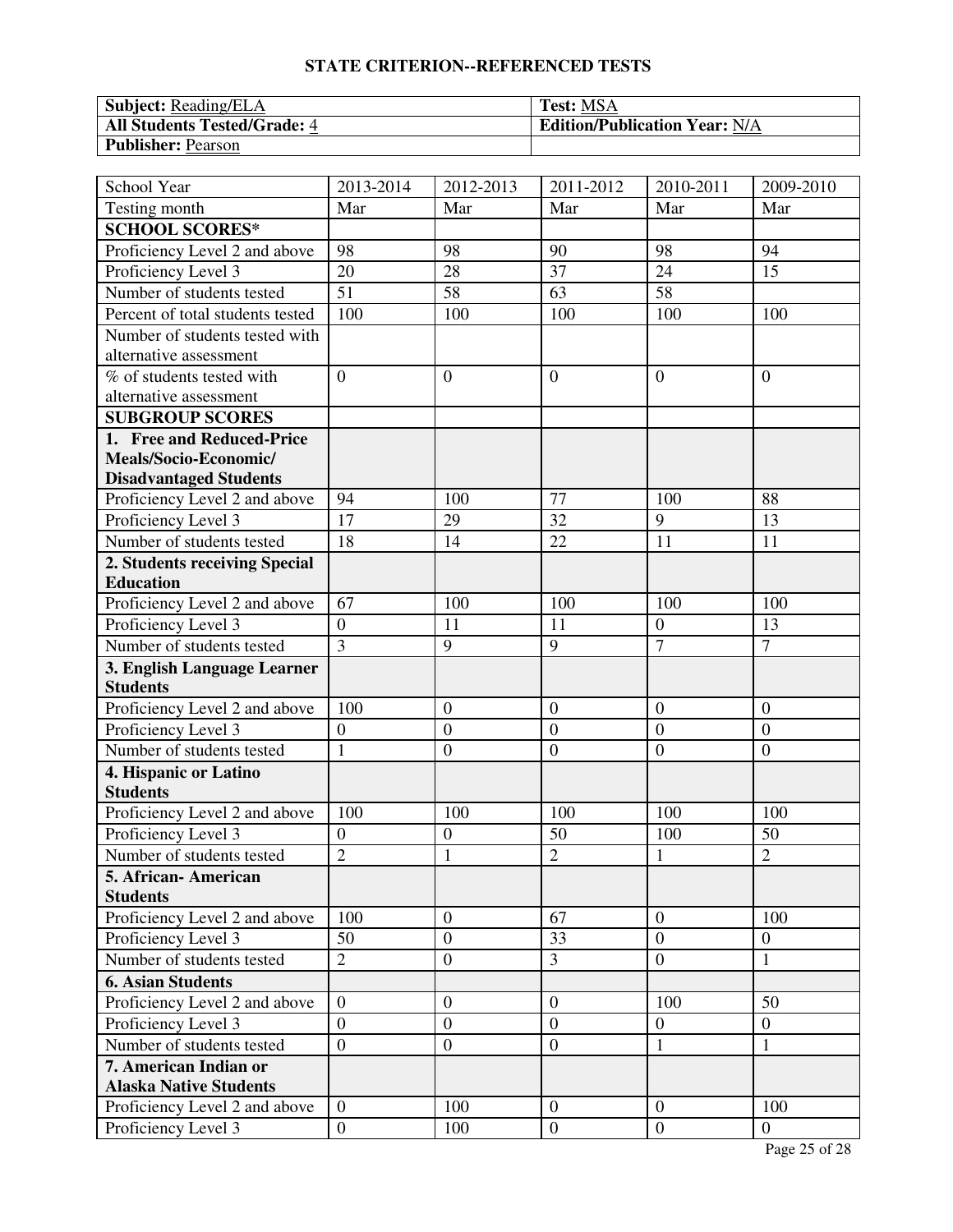| School Year                      | 2013-2014      | 2012-2013        | 2011-2012      | 2010-2011      | 2009-2010        |
|----------------------------------|----------------|------------------|----------------|----------------|------------------|
| Number of students tested        | $\overline{0}$ | 1                | $\overline{0}$ | $\theta$       |                  |
| 8. Native Hawaiian or other      |                |                  |                |                |                  |
| <b>Pacific Islander Students</b> |                |                  |                |                |                  |
| Proficiency Level 2 and above    | $\overline{0}$ | $\overline{0}$   | $\overline{0}$ | $\overline{0}$ | $\overline{0}$   |
| Proficiency Level 3              | $\theta$       | $\overline{0}$   | $\theta$       | $\theta$       | $\theta$         |
| Number of students tested        | $\overline{0}$ | $\boldsymbol{0}$ | $\overline{0}$ | $\overline{0}$ | $\boldsymbol{0}$ |
| 9. White Students                |                |                  |                |                |                  |
| Proficiency Level 2 and above    | 98             | 98               | 95             | 98             | 95               |
| Proficiency Level 3              | 19             | 28               | 38             | 24             | 15               |
| Number of students tested        | 43             | 53               | 55             | 55             | 55               |
| <b>10. Two or More Races</b>     |                |                  |                |                |                  |
| identified Students              |                |                  |                |                |                  |
| Proficiency Level 2 and above    | 100            | 100              | 33             | 100            | $\overline{0}$   |
| Proficiency Level 3              | 25             | $\overline{0}$   | $\overline{0}$ | $\overline{0}$ | $\overline{0}$   |
| Number of students tested        | $\overline{4}$ | 3                | 3              | $\mathbf{1}$   | $\overline{0}$   |
| 11. Other 1: Other 1             |                |                  |                |                |                  |
| Proficiency Level 2 and above    |                |                  |                |                |                  |
| Proficiency Level 3              |                |                  |                |                |                  |
| Number of students tested        |                |                  |                |                |                  |
| 12. Other 2: Other 2             |                |                  |                |                |                  |
| Proficiency Level 2 and above    |                |                  |                |                |                  |
| Proficiency Level 3              |                |                  |                |                |                  |
| Number of students tested        |                |                  |                |                |                  |
| 13. Other 3: Other 3             |                |                  |                |                |                  |
| Proficiency Level 2 and above    |                |                  |                |                |                  |
| Proficiency Level 3              |                |                  |                |                |                  |
| Number of students tested        |                |                  |                |                |                  |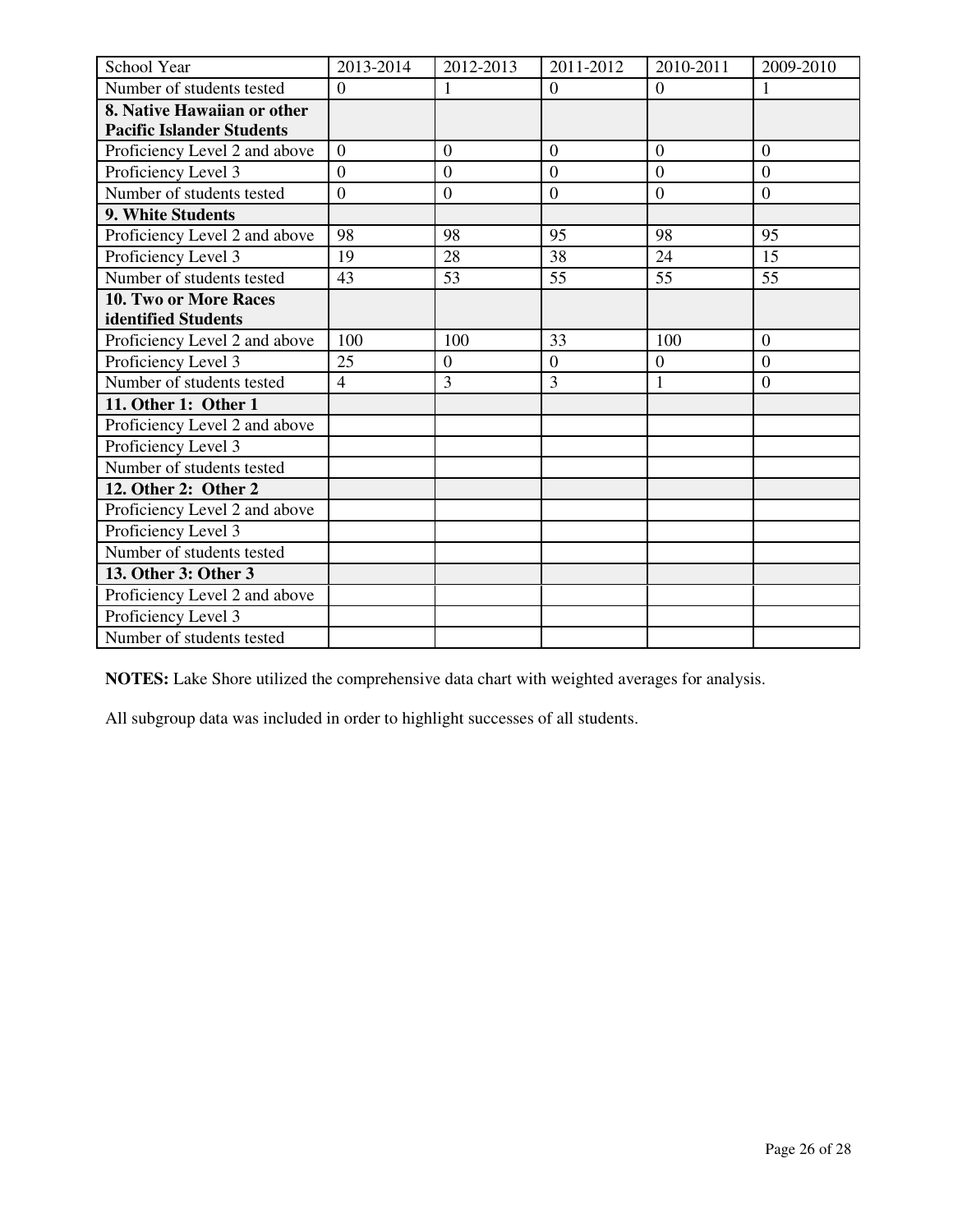| <b>Subject:</b> Reading/ELA         | <b>Test: MSA</b>                     |
|-------------------------------------|--------------------------------------|
| <b>All Students Tested/Grade: 5</b> | <b>Edition/Publication Year: N/A</b> |
| <b>Publisher: Pearson</b>           |                                      |

| School Year                                          | 2013-2014        | 2012-2013                        | 2011-2012               | 2010-2011             | 2009-2010                  |
|------------------------------------------------------|------------------|----------------------------------|-------------------------|-----------------------|----------------------------|
| Testing month                                        | Mar              | Mar                              | Mar                     | Mar                   | Mar                        |
| <b>SCHOOL SCORES*</b>                                |                  |                                  |                         |                       |                            |
| Proficiency Level 2 and above                        | 93               | 89                               | 97                      | 96                    | 96                         |
| Proficiency Level 3                                  | 63               | 62                               | 60                      | 55                    | 73                         |
| Number of students tested                            | 60               | 53                               | 65                      | 74                    | 51                         |
| Percent of total students tested                     | 100              | 100                              | 100                     | 100                   | 100                        |
| Number of students tested with                       |                  |                                  |                         |                       |                            |
| alternative assessment                               |                  |                                  |                         |                       |                            |
| % of students tested with                            | $\overline{0}$   | $\overline{0}$                   | $\overline{0}$          | $\overline{0}$        | $\theta$                   |
| alternative assessment                               |                  |                                  |                         |                       |                            |
| <b>SUBGROUP SCORES</b>                               |                  |                                  |                         |                       |                            |
| 1. Free and Reduced-Price                            |                  |                                  |                         |                       |                            |
| Meals/Socio-Economic/                                |                  |                                  |                         |                       |                            |
| <b>Disadvantaged Students</b>                        |                  |                                  |                         |                       |                            |
| Proficiency Level 2 and above                        | 81               | 86                               | 100                     | 90                    | 100                        |
| Proficiency Level 3                                  | 50               | 48                               | 44                      | 29                    | 63                         |
| Number of students tested                            | 16               | 21                               | 16                      | 21                    | 8                          |
| 2. Students receiving Special                        |                  |                                  |                         |                       |                            |
| <b>Education</b>                                     |                  |                                  |                         |                       |                            |
| Proficiency Level 2 and above                        | 73               | 50                               | 86                      | 86                    | 88                         |
| Proficiency Level 3                                  | 55               | 17                               | 43                      | 57                    | 38                         |
| Number of students tested                            | 11               | 8                                | $\overline{7}$          | $\overline{7}$        | 8                          |
| 3. English Language Learner                          |                  |                                  |                         |                       |                            |
| <b>Students</b>                                      |                  |                                  |                         |                       |                            |
| Proficiency Level 2 and above                        | $\overline{0}$   | $\mathbf{0}$                     | $\mathbf{0}$            | $\boldsymbol{0}$      | $\overline{0}$             |
| Proficiency Level 3                                  | $\overline{0}$   | $\mathbf{0}$                     | $\mathbf{0}$            | $\overline{0}$        | $\overline{0}$             |
| Number of students tested                            | $\overline{0}$   | $\mathbf{0}$                     | $\mathbf{0}$            | $\overline{0}$        | $\boldsymbol{0}$           |
| 4. Hispanic or Latino                                |                  |                                  |                         |                       |                            |
| <b>Students</b>                                      |                  |                                  |                         |                       |                            |
| Proficiency Level 2 and above                        | 100              | 100                              | 100                     | 100                   | 67                         |
| Proficiency Level 3                                  | $\overline{0}$   | 100                              | 100                     | 33                    | 67                         |
| Number of students tested                            | $\mathbf{1}$     | $\overline{2}$                   | $\mathbf{1}$            | 3                     | 3                          |
| 5. African- American                                 |                  |                                  |                         |                       |                            |
| <b>Students</b>                                      | $\overline{0}$   | 67                               | $\overline{0}$          | 100                   | 100                        |
| Proficiency Level 2 and above<br>Proficiency Level 3 | $\overline{0}$   | 67                               | $\mathbf{0}$            | 67                    | $\mathbf{0}$               |
| Number of students tested                            | $\overline{0}$   | 3                                | $\overline{0}$          | $\overline{3}$        |                            |
| <b>6. Asian Students</b>                             |                  |                                  |                         |                       | $\mathbf{1}$               |
|                                                      | $\overline{0}$   |                                  |                         |                       |                            |
| Proficiency Level 2 and above                        | $\overline{0}$   | $\overline{0}$<br>$\overline{0}$ | 100<br>$\boldsymbol{0}$ | 100<br>$\overline{0}$ | $\theta$<br>$\overline{0}$ |
| Proficiency Level 3<br>Number of students tested     |                  |                                  |                         | $\overline{2}$        |                            |
| 7. American Indian or                                | $\boldsymbol{0}$ | $\overline{0}$                   | $\mathbf{1}$            |                       | $\overline{0}$             |
| <b>Alaska Native Students</b>                        |                  |                                  |                         |                       |                            |
| Proficiency Level 2 and above                        | 100              | $\boldsymbol{0}$                 | $\mathbf{0}$            | 100                   | $\theta$                   |
| Proficiency Level 3                                  |                  | $\boldsymbol{0}$                 | $\boldsymbol{0}$        | $\overline{0}$        | $\overline{0}$             |
|                                                      | 100              |                                  |                         |                       |                            |